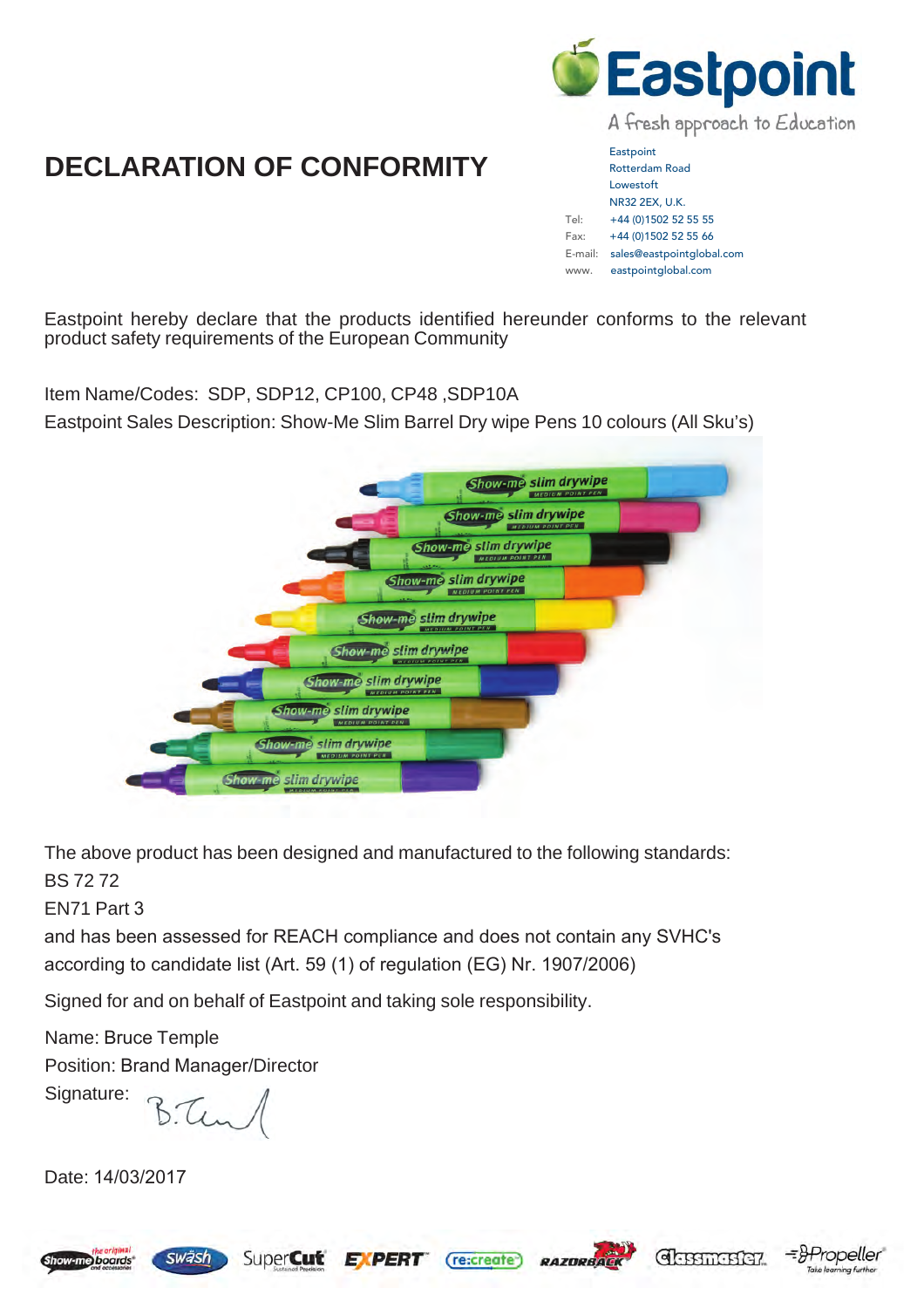

# **DECLARATION OF CONFORMITY**

**Eastpoint** Rotterdam Road Lowestoft NR32 2EX, U.K. Tel: +44 (0)1502 52 55 55 Fax: +44 (0)1502 52 55 66 E-mail: sales@eastpointglobal.com www. eastpointglobal.com

Eastpoint hereby declare that the products identified hereunder conforms to the relevant product safety requirements of the European Community

Item Name/Codes: FPSDP, FPSDP12, FPCP100, FPSDP10A

Eastpoint Sales Description: Show-Me Slim Barrel Dry wipe Pens 10 colours Fine Tip (All Sku's)



The above product has been designed and manufactured to the following standards: BS 72 72

EN71 Part 3

and has been assessed for REACH compliance and does not contain any SVHC's according to candidate list (Art. 59 (1) of regulation (EG) Nr. 1907/2006)

Signed for and on behalf of Eastpoint and taking sole responsibility.

Name: Bruce Temple Position: Brand Manager/Director

swäsh

Signature:

B.Tun

Date: 14/03/2017







 $(re \text{:create})$ 



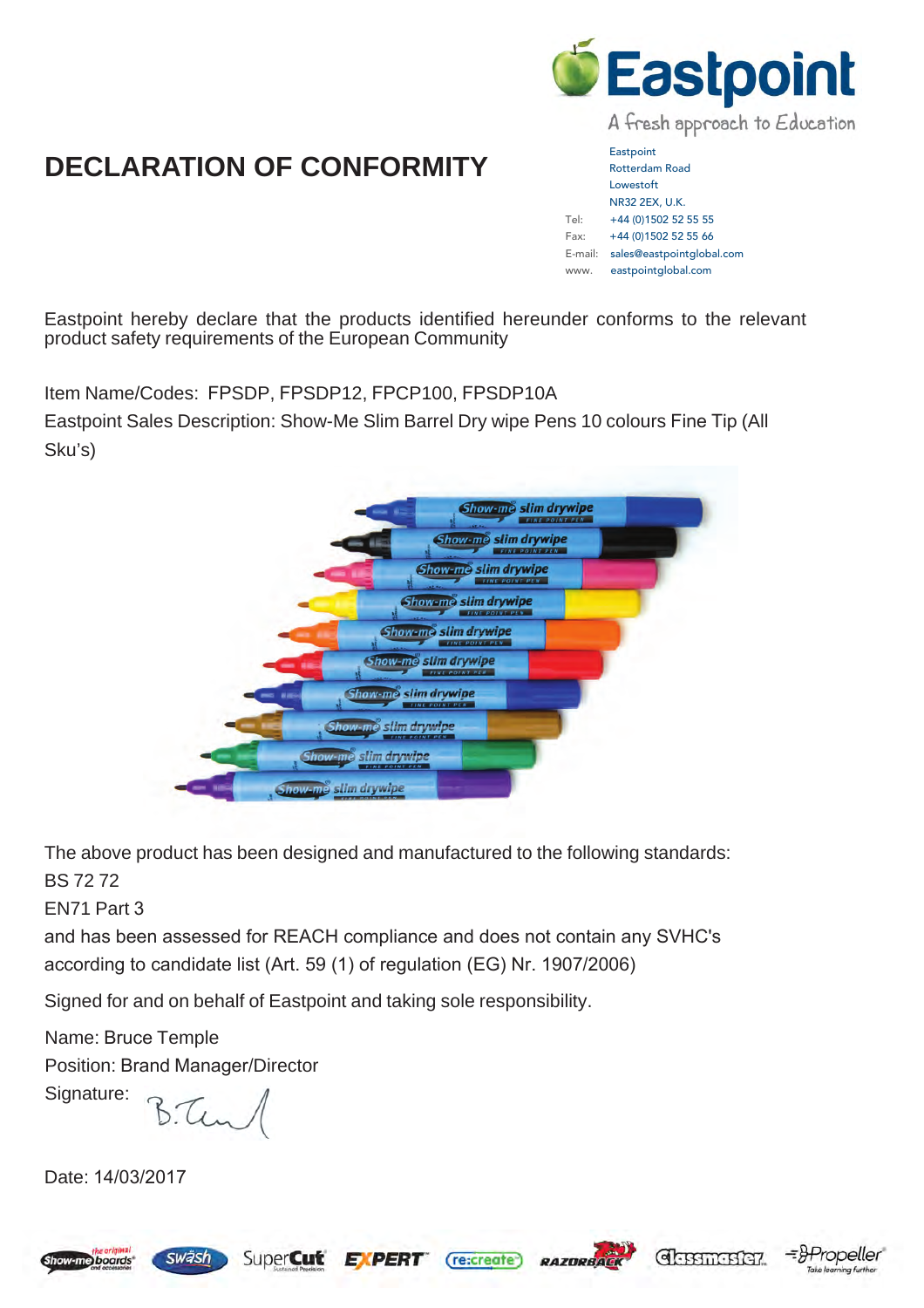

Data Sheet No: DS306 Version 4.0 Issue Date: 16<sup>th</sup> January 2017 **Page 1 of 14** Page 1 of 14

| 1.0 - Identification of the substance/mixture and of the company/undertaking |                                                                                                                                                                                            |  |  |
|------------------------------------------------------------------------------|--------------------------------------------------------------------------------------------------------------------------------------------------------------------------------------------|--|--|
| 1.1 - Product identification                                                 |                                                                                                                                                                                            |  |  |
| Trade name<br>Substance name<br>Index-No.<br>CAS-No.<br>EC-No.               | Multichem Whiteboard Ink WB600.11 All Colours (see section 16)<br>n/a<br>n/a<br>n/a<br>: n/a                                                                                               |  |  |
|                                                                              | 1.2 - Relevant identified uses of the substance or mixture and uses advised against                                                                                                        |  |  |
| Use of the<br>substance/mixture<br>Recommended<br>restrictions on use        | Preparation for use in writing instruments.<br>At this time we do not yet have information on use restrictions.<br>They will be included in this safety data sheet when available.         |  |  |
| 1.3 - Details of the supplier of the safety data sheet                       |                                                                                                                                                                                            |  |  |
| Company<br>Telephone<br>Fax<br>e-mail address                                | <b>Multichem Ltd</b><br><b>Tyne Mills Industrial Estate</b><br>Hexham<br>Northumberland<br><b>NE46 1XL</b><br>United Kingdom<br>+44 1434 606 085<br>+44 1434 601 804<br>mail@multichem.net |  |  |
| 1.4 - Emergency telephone number                                             |                                                                                                                                                                                            |  |  |
| Emergency telephone<br>÷                                                     | +44 7887 612787                                                                                                                                                                            |  |  |

#### **2.0 – Hazards Identification**

#### **2.1 – Classification of the substance or mixture**

| <b>Regulation (EC) No. 1272/2008</b>                     |                        |               |                          |  |  |
|----------------------------------------------------------|------------------------|---------------|--------------------------|--|--|
| <b>Hazard class</b>                                      | <b>Hazard category</b> | Target organs | <b>Hazard statements</b> |  |  |
| Flammable liquids                                        |                        |               | H <sub>225</sub>         |  |  |
| Serious eye damage/eye<br>irritation                     |                        |               | H <sub>319</sub>         |  |  |
| Specific target organ<br>toxicity $-$ single<br>exposure |                        |               | H336                     |  |  |
| Aquatic chronic                                          |                        |               | H411                     |  |  |

For the full text of the H-Statements mentioned in this Section, see Section 16.

#### **Most important adverse effects**

| Human health                                                           |    | See Section 11 for toxicological information.<br>No further information available.                                                                                         |
|------------------------------------------------------------------------|----|----------------------------------------------------------------------------------------------------------------------------------------------------------------------------|
| Physical and chemical<br>hazards<br>Potential environmental<br>effects | ×. | : See Section 9 for physiochemical information.<br>No further information available.<br>See Section 12 for environmental information.<br>No further information available. |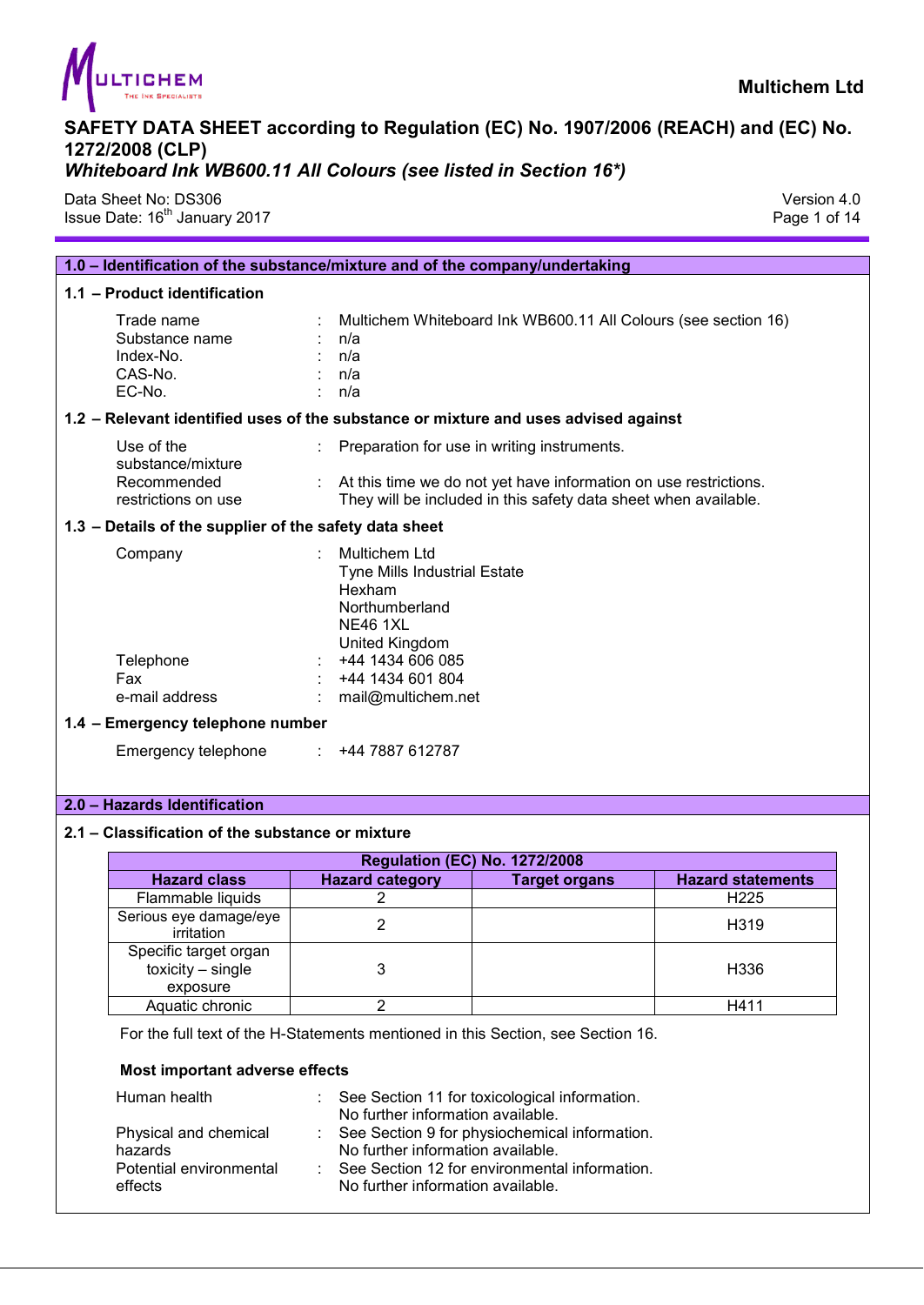

Data Sheet No: DS306 Version 4.0 Issue Date: 16<sup>th</sup> January 2017 **Page 2 of 14** Page 2 of 14

| 2.2 - Label elements                                               |                                                                                                                                  |                                                                                                                                                                                                                                                                                                                                                                                                                                                                                                                                                                                                                                                                                                                  |                |           |            |
|--------------------------------------------------------------------|----------------------------------------------------------------------------------------------------------------------------------|------------------------------------------------------------------------------------------------------------------------------------------------------------------------------------------------------------------------------------------------------------------------------------------------------------------------------------------------------------------------------------------------------------------------------------------------------------------------------------------------------------------------------------------------------------------------------------------------------------------------------------------------------------------------------------------------------------------|----------------|-----------|------------|
| Labelling according to Regulation (EC) No. 1272/2008               |                                                                                                                                  |                                                                                                                                                                                                                                                                                                                                                                                                                                                                                                                                                                                                                                                                                                                  |                |           |            |
| Hazard symbols:                                                    |                                                                                                                                  |                                                                                                                                                                                                                                                                                                                                                                                                                                                                                                                                                                                                                                                                                                                  |                |           |            |
| Signal word                                                        | Danger                                                                                                                           |                                                                                                                                                                                                                                                                                                                                                                                                                                                                                                                                                                                                                                                                                                                  |                |           |            |
| <b>Hazard statements</b><br>Precautionary statements<br>Prevention | H <sub>225</sub><br>H319<br>H336<br>H411<br>P210<br>P233<br>P240<br>P243<br>P273<br>P280<br>P305<br>P351<br>P338<br>P337<br>P313 | Highly flammable liquid and vapour.<br>Causes serious eye irritation.<br>May cause drowsiness or dizziness.<br>Toxic to aquatic life with long lasting effects.<br>Keep away from heat/sparks/open flames/hot surfaces. No<br>smoking.<br>Keep container tightly closed.<br>Ground/bond container and receiving equipment. Take<br>precautionary measures against static discharge.<br>Avoid release to the environment.<br>Wear protective gloves/protective clothing/eye protection/face<br>protection.<br>IF IN EYES: rinse cautiously with water for several minutes.<br>Remove contact lenses, if present and easy to do. Continue<br>rinsing.<br>If eye irritation persists: get medical advice/attention. |                |           |            |
| Storage                                                            | P403<br>P235                                                                                                                     | Store in a well-ventilated place. Keep cool.                                                                                                                                                                                                                                                                                                                                                                                                                                                                                                                                                                                                                                                                     |                |           |            |
| 2.3 - Other hazards                                                |                                                                                                                                  |                                                                                                                                                                                                                                                                                                                                                                                                                                                                                                                                                                                                                                                                                                                  |                |           |            |
| No other information is available.                                 |                                                                                                                                  |                                                                                                                                                                                                                                                                                                                                                                                                                                                                                                                                                                                                                                                                                                                  |                |           |            |
| 3.0 - Composition/information on ingredients                       |                                                                                                                                  |                                                                                                                                                                                                                                                                                                                                                                                                                                                                                                                                                                                                                                                                                                                  |                |           |            |
| 3.1 – Substances                                                   |                                                                                                                                  |                                                                                                                                                                                                                                                                                                                                                                                                                                                                                                                                                                                                                                                                                                                  |                |           |            |
| Chemical nature                                                    | : mixture                                                                                                                        |                                                                                                                                                                                                                                                                                                                                                                                                                                                                                                                                                                                                                                                                                                                  |                |           |            |
| <b>Chemical name</b><br>Index No.                                  |                                                                                                                                  | <b>REACH Reg. No.</b>                                                                                                                                                                                                                                                                                                                                                                                                                                                                                                                                                                                                                                                                                            | <b>CAS No.</b> | EC No.    | Amount (%) |
| 603-002-00-5<br>Ethanol                                            |                                                                                                                                  | 01-2119457610-43                                                                                                                                                                                                                                                                                                                                                                                                                                                                                                                                                                                                                                                                                                 | 64-17-5        | 200-578-6 | ~570%      |
| Propan-2-ol<br>603-117-00-0                                        |                                                                                                                                  | 01-2119457558-25                                                                                                                                                                                                                                                                                                                                                                                                                                                                                                                                                                                                                                                                                                 | 67-63-0        | 200-661-7 | < 16%      |
| Dioctyl maleate                                                    |                                                                                                                                  | 01-2119524002-60                                                                                                                                                                                                                                                                                                                                                                                                                                                                                                                                                                                                                                                                                                 | 142-16-5       | 205-524-5 | $10\%$     |

| <b>Chemical name</b> | Classification according to Regulation (EC) No. 1272/2008        |  |  |  |  |
|----------------------|------------------------------------------------------------------|--|--|--|--|
| Ethanol              | H225(2)                                                          |  |  |  |  |
| Propan-2-ol          | H <sub>225</sub> (2), H <sub>319</sub> (2), H <sub>336</sub> (3) |  |  |  |  |
| Dioctyl maleate      | H373(2), H410(1)                                                 |  |  |  |  |

For the full text of the H-Statements mentioned in this Section, see Section 16.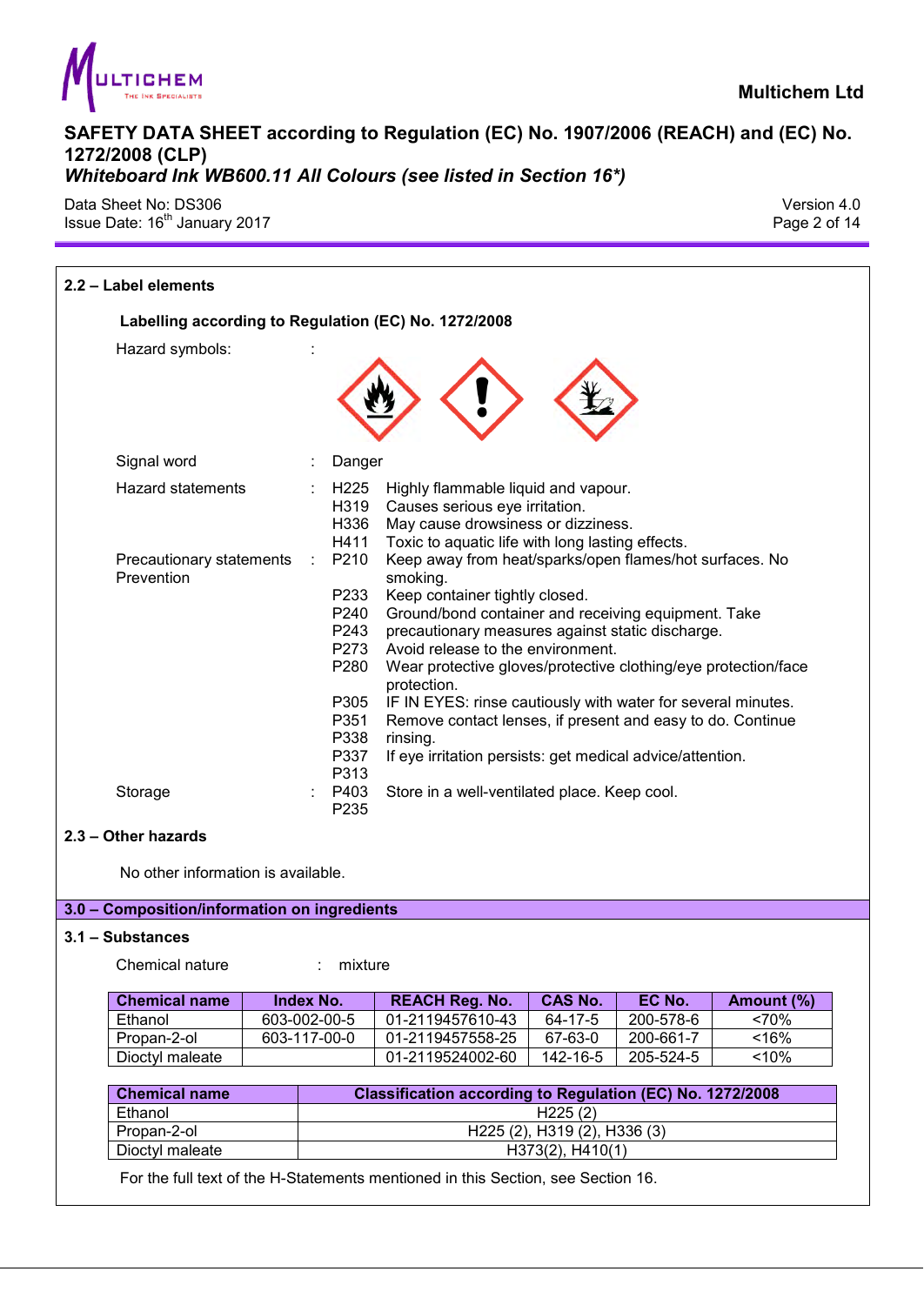

## *Whiteboard Ink WB600.11 All Colours (see listed in Section 16\*)*

Data Sheet No: DS306 Version 4.0 Issue Date: 16<sup>th</sup> January 2017 **Page 3 of 14** Page 3 of 14

| 4.0 - First aid measures                                                                                                                                                                                                                                                                                                                                                                                                                                                                                                                                          |  |  |  |
|-------------------------------------------------------------------------------------------------------------------------------------------------------------------------------------------------------------------------------------------------------------------------------------------------------------------------------------------------------------------------------------------------------------------------------------------------------------------------------------------------------------------------------------------------------------------|--|--|--|
| 4.1 - Description of first aid measures                                                                                                                                                                                                                                                                                                                                                                                                                                                                                                                           |  |  |  |
| Take off all contaminated clothing immediately<br>Remove to fresh air. If symptoms persist, seek medical advice. If<br>unconscious place in recovery position.<br>Wash off with plenty of water. If skin irritation persists, seek medical<br>advice.<br>Rinse thoroughly with plenty of water, also under the eyelids. Consult<br>÷<br>an eye specialist immediately.<br>: Clean mouth with water and drink afterwards plenty of water. Never<br>give anything by mouth to an unconscious person. If swallowed, do not<br>induce vomiting - seek medical advice. |  |  |  |
| 4.2 - Most important symptoms and effects, both acute and delayed                                                                                                                                                                                                                                                                                                                                                                                                                                                                                                 |  |  |  |
| No further information available.<br>No further information available.                                                                                                                                                                                                                                                                                                                                                                                                                                                                                            |  |  |  |
| 4.3 - Indication of immediate medical attention and special treatment needed                                                                                                                                                                                                                                                                                                                                                                                                                                                                                      |  |  |  |
| Treat symptomatically.<br>No further information available.                                                                                                                                                                                                                                                                                                                                                                                                                                                                                                       |  |  |  |
|                                                                                                                                                                                                                                                                                                                                                                                                                                                                                                                                                                   |  |  |  |
|                                                                                                                                                                                                                                                                                                                                                                                                                                                                                                                                                                   |  |  |  |
| : Use water spray, alcohol-resistant foam, dry chemical or carbon<br>dioxide.<br>High volume water jet.                                                                                                                                                                                                                                                                                                                                                                                                                                                           |  |  |  |
| 5.2 - Special hazards arising from the substance or mixture                                                                                                                                                                                                                                                                                                                                                                                                                                                                                                       |  |  |  |
| $\mathbb{R}^n$<br>Highly flammable. Vapours may form explosive mixtures with air. In<br>case of fire hazardous decomposition products may be produced, such<br>as carbon monoxide (CO) and carbon dioxide $(CO2)$ .                                                                                                                                                                                                                                                                                                                                               |  |  |  |
|                                                                                                                                                                                                                                                                                                                                                                                                                                                                                                                                                                   |  |  |  |
| : In the event of fire, wear self-contained breathing apparatus. Wear<br>appropriate body protection (full protective suit).<br>Cool closed containers exposed to fire with water spray. Heating will<br>cause a pressure rise - with risk of bursting. Collect contaminated fire<br>extinguishing water separately. This must not be discharged into<br>drains.                                                                                                                                                                                                  |  |  |  |
|                                                                                                                                                                                                                                                                                                                                                                                                                                                                                                                                                                   |  |  |  |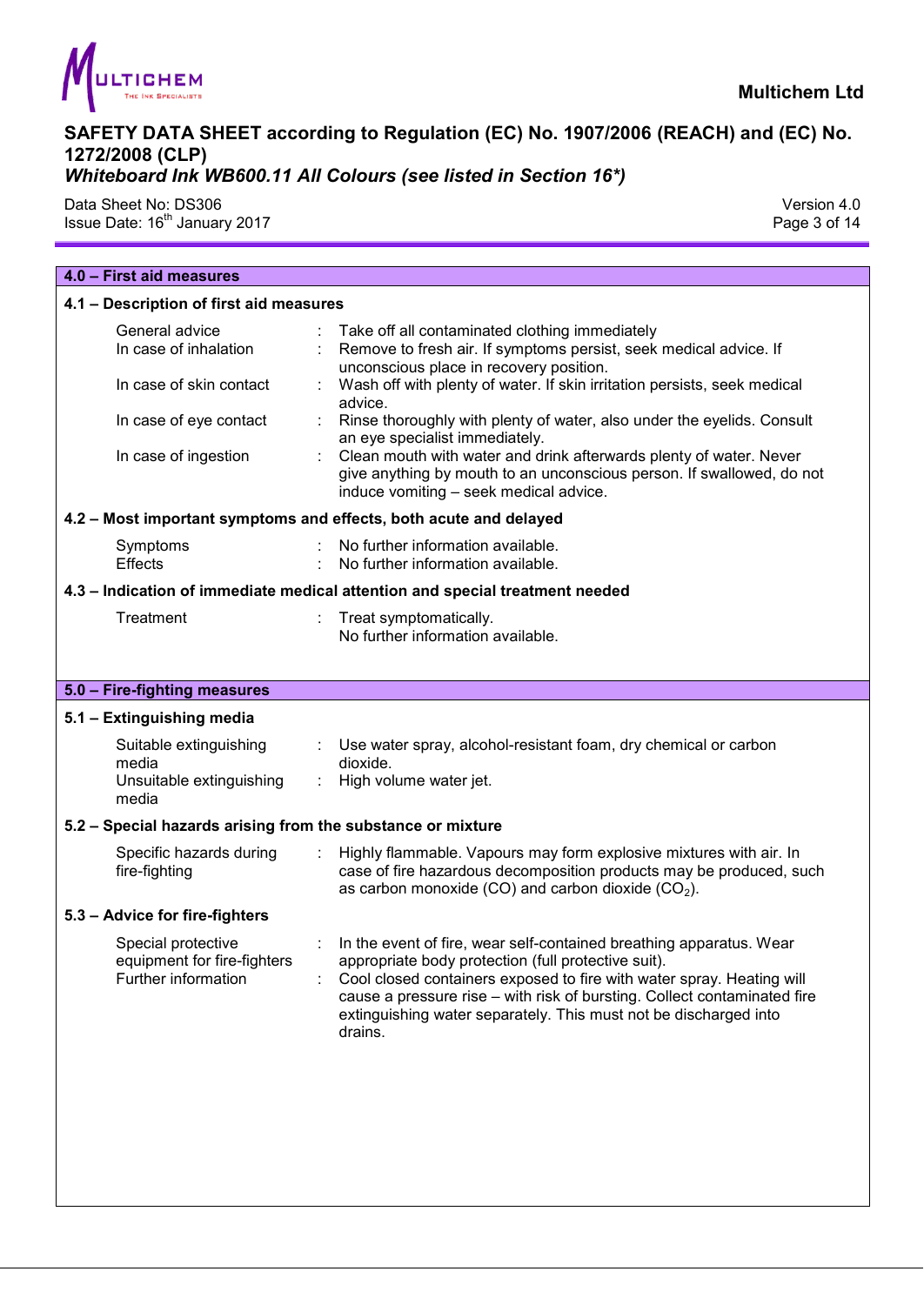

## *Whiteboard Ink WB600.11 All Colours (see listed in Section 16\*)*

Data Sheet No: DS306 Version 4.0 Issue Date: 16<sup>th</sup> January 2017 **Page 4 of 14** Security 2017

| 6.0 - Accidental release measures                                                                      |                                                                                                                                                                                                                                                                                                                                                                                                                                                                                                                                                                      |
|--------------------------------------------------------------------------------------------------------|----------------------------------------------------------------------------------------------------------------------------------------------------------------------------------------------------------------------------------------------------------------------------------------------------------------------------------------------------------------------------------------------------------------------------------------------------------------------------------------------------------------------------------------------------------------------|
|                                                                                                        | 6.1 - Personal precautions, protective equipment and emergency procedures                                                                                                                                                                                                                                                                                                                                                                                                                                                                                            |
| Personal precautions                                                                                   | Use personal protective equipment. Provide adequate ventilation. Keep<br>away from heat and sources of ignition. Avoid contact with skin and<br>eyes. Do not breathe vapours. For personal protection see Section 8.                                                                                                                                                                                                                                                                                                                                                 |
| 6.2 - Environmental precautions                                                                        |                                                                                                                                                                                                                                                                                                                                                                                                                                                                                                                                                                      |
| Environmental precautions :                                                                            | Do not flush into surface water or sanitary sewer system. Avoid subsoil<br>penetration.                                                                                                                                                                                                                                                                                                                                                                                                                                                                              |
| 6.3 - Methods and materials for containment and cleaning up                                            |                                                                                                                                                                                                                                                                                                                                                                                                                                                                                                                                                                      |
| Methods and materials for<br>containment and cleaning<br>up                                            | Contain spillage, and then collect with non-combustible absorbent<br>material (e.g. sand, earth, diatomaceous earth, vermiculite) and place<br>in container for disposal according to local/national regulations (see<br>Section 13).                                                                                                                                                                                                                                                                                                                                |
| Further information                                                                                    | Treat recovered material as described in Section 13.                                                                                                                                                                                                                                                                                                                                                                                                                                                                                                                 |
| 6.4 - Reference to other sections                                                                      |                                                                                                                                                                                                                                                                                                                                                                                                                                                                                                                                                                      |
| For personal protection see Section 8.                                                                 |                                                                                                                                                                                                                                                                                                                                                                                                                                                                                                                                                                      |
|                                                                                                        |                                                                                                                                                                                                                                                                                                                                                                                                                                                                                                                                                                      |
| 7.0 - Handling and storage                                                                             |                                                                                                                                                                                                                                                                                                                                                                                                                                                                                                                                                                      |
| 7.1 - Precautions for safe handling                                                                    |                                                                                                                                                                                                                                                                                                                                                                                                                                                                                                                                                                      |
| Advice on safe handling<br>Hygiene measures                                                            | Keep container tightly closed. Ensure adequate ventilation. Avoid<br>contact with skin and eyes. Do not breathe vapours. Emergency eye<br>wash fountains and emergency showers should be available in the<br>immediate vicinity.<br>Keep away from food, drink and animal feeding stuffs. Smoking, eating<br>and drinking should be prohibited in the application area. Wash hands<br>before breaks and at the end of the working day. Take off all<br>contaminated clothing immediately. Avoid contact with skin and eyes.<br>Do not breathe vapours of spray mist. |
| 7.2 - Conditions for safe storage, including any incompatibilities                                     |                                                                                                                                                                                                                                                                                                                                                                                                                                                                                                                                                                      |
| Requirements for storage<br>areas and containers<br>Advice on protection<br>against fire and explosion | Keep in an area equipped with solvent resistant flooring. Store in<br>original container.<br>Combustible liquid. Keep away from sources of ignition – no smoking.<br>Take measures to prevent the build-up of electrostatic charge. Vapours<br>may form explosive mixtures in air. Use only in an area containing<br>explosion proof equipment.                                                                                                                                                                                                                      |
| Further information on<br>storage conditions<br>Advice on common<br>storage                            | Keep tightly closed in a dry and cool place. Keep in a well-ventilated<br>place. Keep away from heat. Keep away from direct sunlight.<br>Incompatible with oxidizing agents. Keep away from food, drink and<br>animal feeding stuffs.                                                                                                                                                                                                                                                                                                                                |
| 7.3 - Specific end uses                                                                                |                                                                                                                                                                                                                                                                                                                                                                                                                                                                                                                                                                      |
| Specific use(s)                                                                                        | No information available.                                                                                                                                                                                                                                                                                                                                                                                                                                                                                                                                            |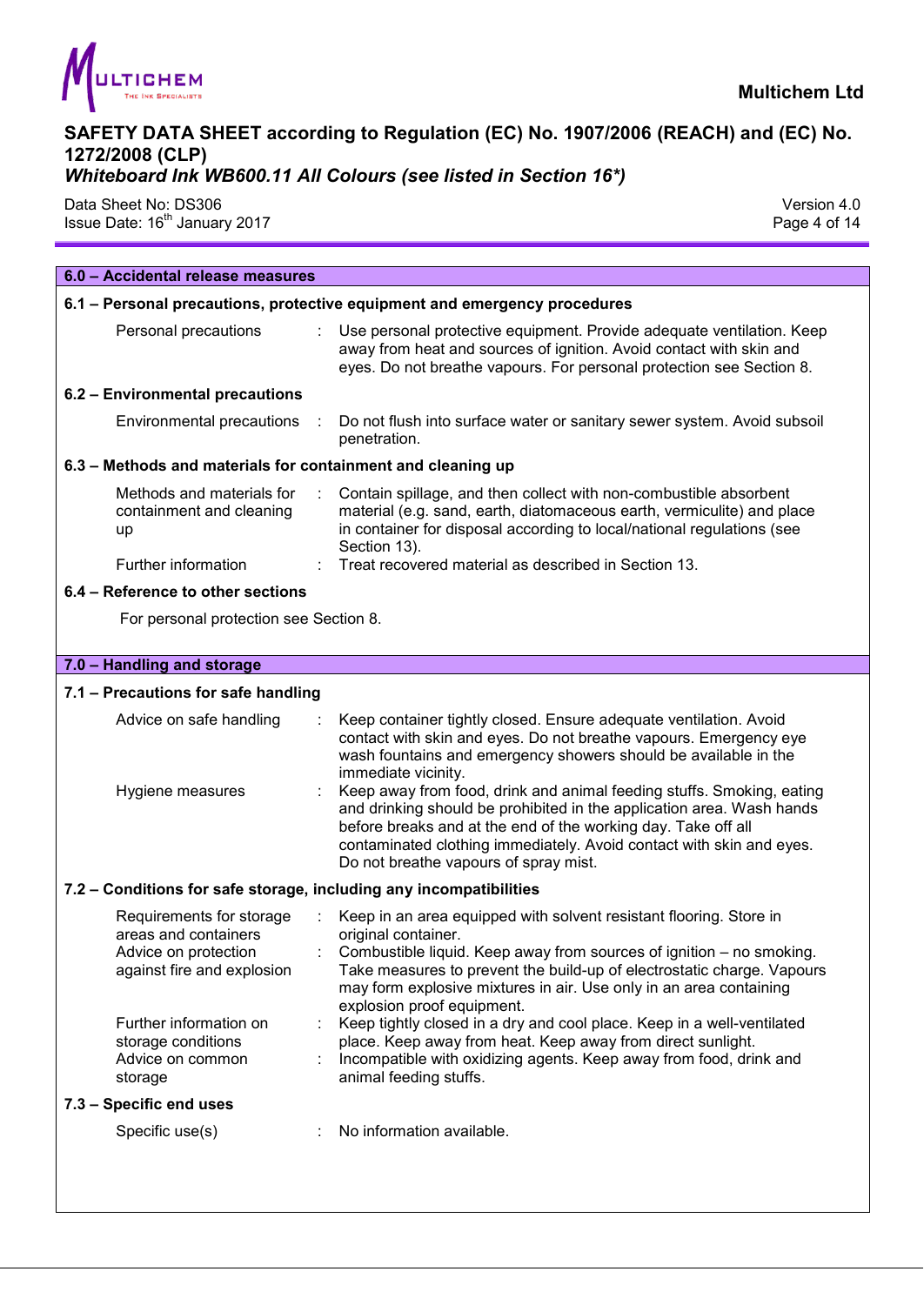

Data Sheet No: DS306 Version 4.0

Issue Date: 16<sup>th</sup> January 2017 **Page 5 of 14** Page 5 of 14

|                                           | 8.0 - Exposure controls/personal protection              |                                                                                                                                                                                                                                                                               |
|-------------------------------------------|----------------------------------------------------------|-------------------------------------------------------------------------------------------------------------------------------------------------------------------------------------------------------------------------------------------------------------------------------|
| 8.1 - Control parameters                  |                                                          |                                                                                                                                                                                                                                                                               |
| Component: ethanol; ethyl alcohol         |                                                          | CAS No. 64-17-5                                                                                                                                                                                                                                                               |
| <b>Other OELs</b>                         |                                                          |                                                                                                                                                                                                                                                                               |
| Regulatory basis                          | : UK. EH40 Workplace Exposure Limits (WELs)              |                                                                                                                                                                                                                                                                               |
| Regulatory list                           | EH40 WEL                                                 |                                                                                                                                                                                                                                                                               |
| Value type                                | Time Weighted Average (TWA):                             |                                                                                                                                                                                                                                                                               |
| Value                                     | 1000 ppm                                                 |                                                                                                                                                                                                                                                                               |
| Value                                     | $1920$ mg/m <sup>3</sup>                                 |                                                                                                                                                                                                                                                                               |
| Component: propan-2-ol; isopropyl alcohol |                                                          | CAS No. 67-63-0                                                                                                                                                                                                                                                               |
| <b>Other OELs</b>                         |                                                          |                                                                                                                                                                                                                                                                               |
| Regulatory basis                          | UK. EH40 Workplace Exposure Limits (WELs)                |                                                                                                                                                                                                                                                                               |
| Regulatory list                           | EH40 WEL                                                 |                                                                                                                                                                                                                                                                               |
| Value type                                | Time Weighted Average (TWA):                             |                                                                                                                                                                                                                                                                               |
| Value                                     | 400 ppm                                                  |                                                                                                                                                                                                                                                                               |
| Value                                     | 999 mg/m $3$                                             |                                                                                                                                                                                                                                                                               |
| Regulatory basis                          | UK. EH40 Workplace Exposure Limits (WELs)                |                                                                                                                                                                                                                                                                               |
| Regulatory list                           | EH40 WEL                                                 |                                                                                                                                                                                                                                                                               |
| Value type                                | Short Term Exposure Limit (STEL):                        |                                                                                                                                                                                                                                                                               |
| Value                                     | 500 ppm                                                  |                                                                                                                                                                                                                                                                               |
| Value                                     | 1250 mg/m <sup>3</sup>                                   |                                                                                                                                                                                                                                                                               |
| 8.2 - Exposure controls                   |                                                          |                                                                                                                                                                                                                                                                               |
| <b>Engineering measures</b>               |                                                          |                                                                                                                                                                                                                                                                               |
|                                           | Refer to protective measures listed in Sections 7 and 8. |                                                                                                                                                                                                                                                                               |
| Personal protective equipment             |                                                          |                                                                                                                                                                                                                                                                               |
| <b>Respiratory protection</b>             |                                                          |                                                                                                                                                                                                                                                                               |
| Advice                                    | gas filter. Recommended filter type: A.                  | Required, if exposure limit is exceeded (e.g. OEL). Respirator with a                                                                                                                                                                                                         |
|                                           |                                                          |                                                                                                                                                                                                                                                                               |
| Hand protection                           |                                                          |                                                                                                                                                                                                                                                                               |
| Advice                                    |                                                          | Wear suitable gloves. Take note of the information given by the<br>producer concerning permeability and break through times, and of<br>special workplace conditions (mechanical strain, duration of contact).<br>Protective gloves should be replaced at first signs of wear. |
|                                           |                                                          |                                                                                                                                                                                                                                                                               |
| Material<br>Gloves                        | Butyl-rubber<br>$>= 8 h$                                 |                                                                                                                                                                                                                                                                               |
| Glove thickness                           | $0.5$ mm                                                 |                                                                                                                                                                                                                                                                               |
|                                           |                                                          |                                                                                                                                                                                                                                                                               |
| Material                                  | Fluorocarbon rubber                                      |                                                                                                                                                                                                                                                                               |
| Gloves                                    | $>= 8 h$                                                 |                                                                                                                                                                                                                                                                               |
| Glove thickness                           | $0.4$ mm                                                 |                                                                                                                                                                                                                                                                               |
| Material                                  | Polychloroprene                                          |                                                                                                                                                                                                                                                                               |
| Gloves<br>Glove thickness                 | $>= 2 h$<br>$0.5$ mm                                     |                                                                                                                                                                                                                                                                               |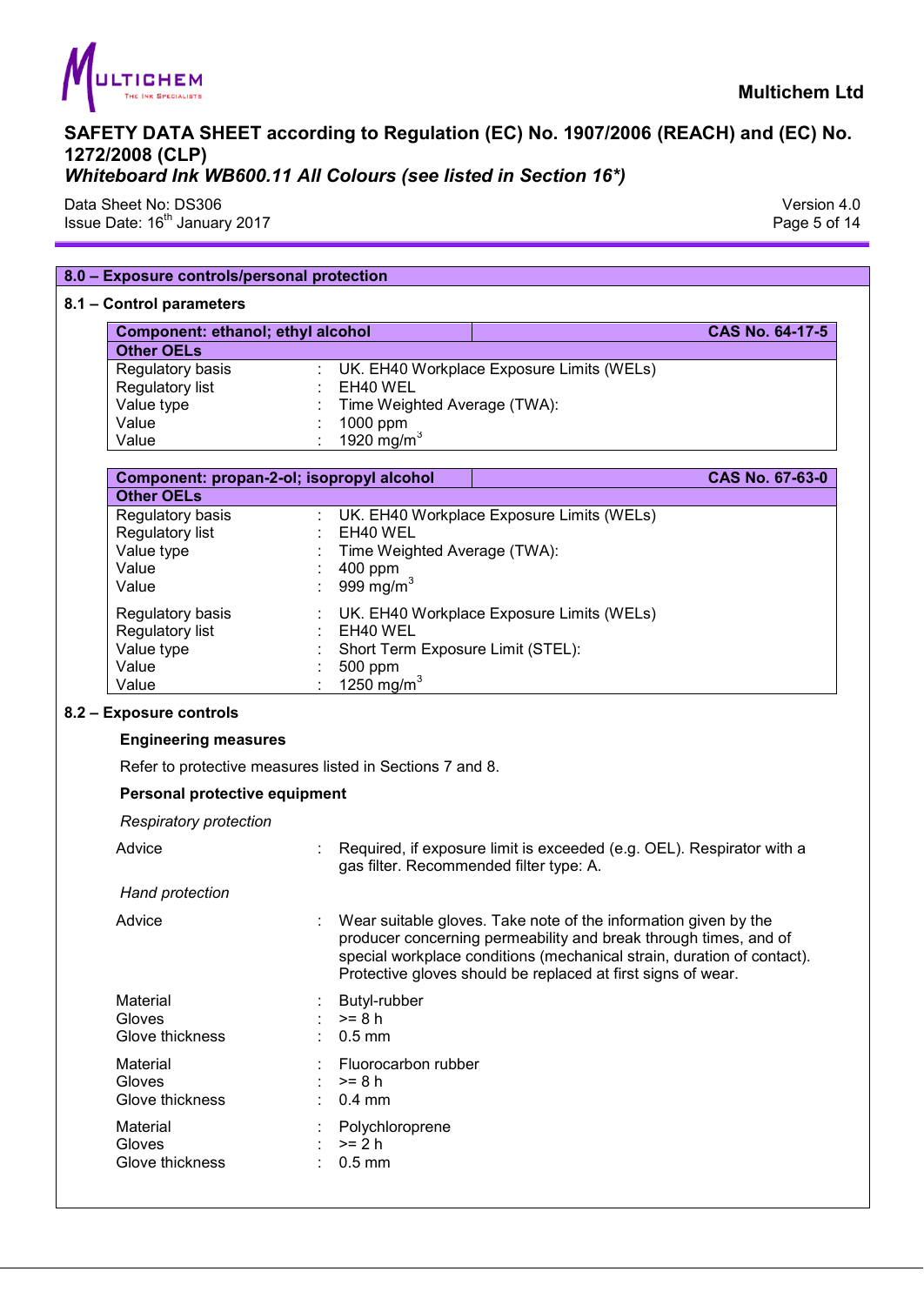

Data Sheet No: DS306 Version 4.0 Issue Date: 16<sup>th</sup> January 2017 **Page 6 of 14** Page 6 of 14

| Eye protection                                                                                                                                                                                                                                                                                                                                                                                                                                                                                                                                                                                                                                                                                                                                                                                                                                                             |
|----------------------------------------------------------------------------------------------------------------------------------------------------------------------------------------------------------------------------------------------------------------------------------------------------------------------------------------------------------------------------------------------------------------------------------------------------------------------------------------------------------------------------------------------------------------------------------------------------------------------------------------------------------------------------------------------------------------------------------------------------------------------------------------------------------------------------------------------------------------------------|
| Advice<br>Safety glasses.                                                                                                                                                                                                                                                                                                                                                                                                                                                                                                                                                                                                                                                                                                                                                                                                                                                  |
| Skin and body protection                                                                                                                                                                                                                                                                                                                                                                                                                                                                                                                                                                                                                                                                                                                                                                                                                                                   |
| General advice<br>: Wear suitable protective clothing.                                                                                                                                                                                                                                                                                                                                                                                                                                                                                                                                                                                                                                                                                                                                                                                                                     |
| <b>Environmental exposure controls</b>                                                                                                                                                                                                                                                                                                                                                                                                                                                                                                                                                                                                                                                                                                                                                                                                                                     |
| General advice<br>Do not let product enter drains. If the product contaminates rivers and<br>lakes or drains inform respective authorities.                                                                                                                                                                                                                                                                                                                                                                                                                                                                                                                                                                                                                                                                                                                                |
| 9.0 - Physical and chemical properties                                                                                                                                                                                                                                                                                                                                                                                                                                                                                                                                                                                                                                                                                                                                                                                                                                     |
| 9.1 - Information on basic physical and chemical properties                                                                                                                                                                                                                                                                                                                                                                                                                                                                                                                                                                                                                                                                                                                                                                                                                |
| Various colours, liquid<br>Appearance<br>Odour<br>Alcohol-like<br>Odour threshold<br>Not determined<br>pH<br>3 to 9<br>$-114.5^{\circ}$ C<br>Melting point / freezing point<br>Initial boiling point and boiling range<br>78.3°C<br>$12^{\circ}$ C<br>Flash point<br>Evaporation rate<br>Not determined<br>Flammability<br>Not determined<br>Upper/lower flammability or explosive limits<br>15% (V), 3.5% (V)<br>59 hPa 20°C<br>Vapour pressure<br>Vapour density<br>Not determined<br>Relative density<br>Not determined<br>Solubility<br>Miscible in water, readily miscible with solvents<br>Partition coefficient: n-octanol/water<br>Not determined<br>425°C<br>Auto-ignition temperature<br>Decomposition temperature<br>Not determined<br>Viscosity<br>4 to 13cP (20°C)<br><b>Explosive properties</b><br>Not determined<br>Oxidising properties<br>Not determined |
| 9.2 - Other information                                                                                                                                                                                                                                                                                                                                                                                                                                                                                                                                                                                                                                                                                                                                                                                                                                                    |
| No further information available.                                                                                                                                                                                                                                                                                                                                                                                                                                                                                                                                                                                                                                                                                                                                                                                                                                          |
| 10.0 - Stability and reactivity                                                                                                                                                                                                                                                                                                                                                                                                                                                                                                                                                                                                                                                                                                                                                                                                                                            |
| 10.1 - Reactivity                                                                                                                                                                                                                                                                                                                                                                                                                                                                                                                                                                                                                                                                                                                                                                                                                                                          |
| Advice<br>Stable under recommended storage conditions.                                                                                                                                                                                                                                                                                                                                                                                                                                                                                                                                                                                                                                                                                                                                                                                                                     |
| 10.2 - Chemical stability                                                                                                                                                                                                                                                                                                                                                                                                                                                                                                                                                                                                                                                                                                                                                                                                                                                  |
| Advice<br>Stable under normal conditions.                                                                                                                                                                                                                                                                                                                                                                                                                                                                                                                                                                                                                                                                                                                                                                                                                                  |
| 10.3 - Possibility of hazardous reactions                                                                                                                                                                                                                                                                                                                                                                                                                                                                                                                                                                                                                                                                                                                                                                                                                                  |
| Hazardous reactions<br>No information available.                                                                                                                                                                                                                                                                                                                                                                                                                                                                                                                                                                                                                                                                                                                                                                                                                           |
| 10.4 - Conditions to avoid                                                                                                                                                                                                                                                                                                                                                                                                                                                                                                                                                                                                                                                                                                                                                                                                                                                 |
| Conditions to avoid<br>Heat, flames and sparks.                                                                                                                                                                                                                                                                                                                                                                                                                                                                                                                                                                                                                                                                                                                                                                                                                            |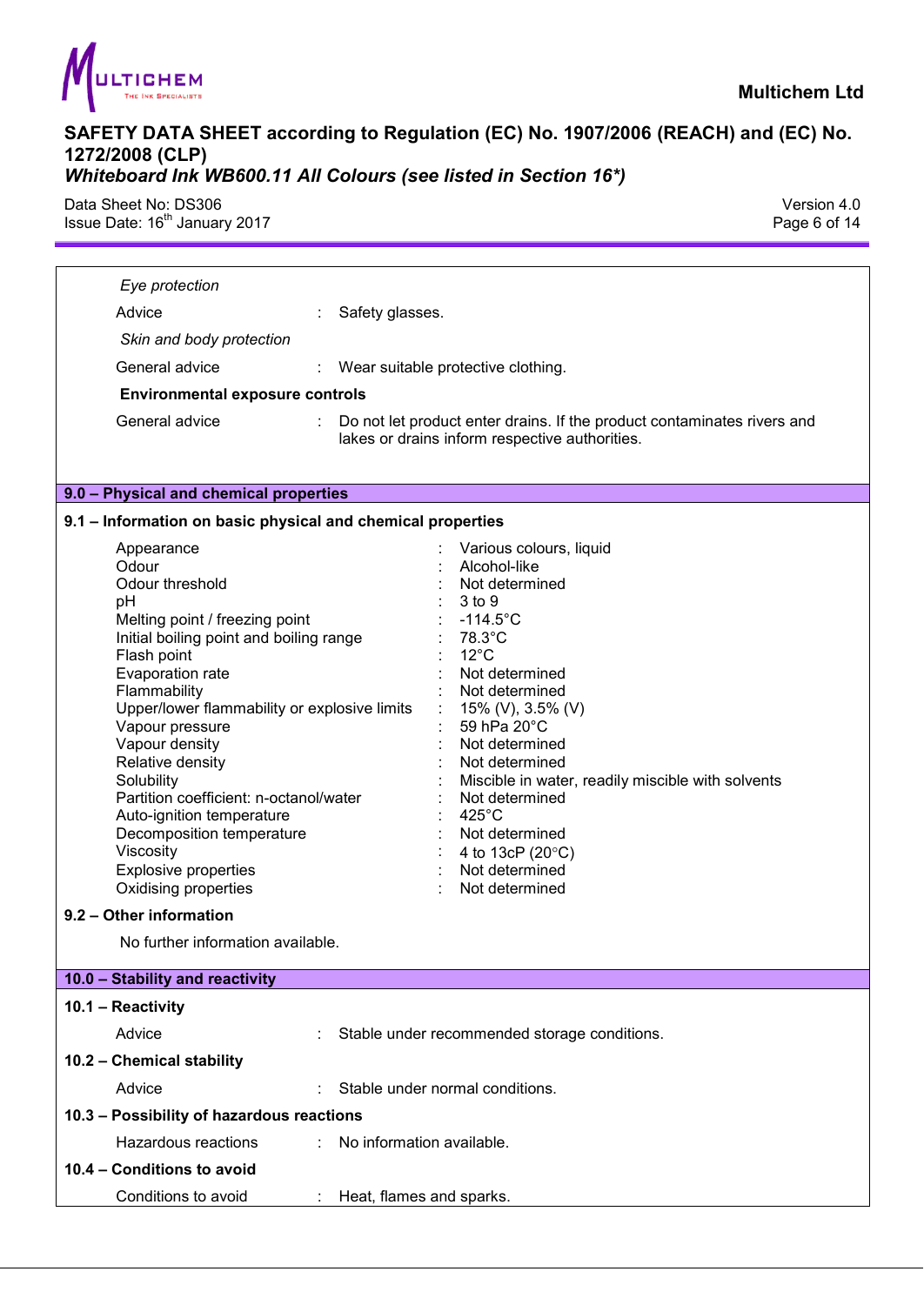

## *Whiteboard Ink WB600.11 All Colours (see listed in Section 16\*)*

Data Sheet No: DS306 Version 4.0 Issue Date: 16<sup>th</sup> January 2017 **Page 7 of 14** Superior 2017

| 10.5 - Incompatible Materials               |   |                                                                                                                                      |  |  |
|---------------------------------------------|---|--------------------------------------------------------------------------------------------------------------------------------------|--|--|
| Materials to avoid                          |   | : Alkali metals, alkaline earth metals, strong oxidizing agents, nitric acid,<br>sulphuric acid, peroxides (e.g. hydrogen peroxide). |  |  |
| 10.6 - Hazardous decomposition products     |   |                                                                                                                                      |  |  |
| products                                    |   | Hazardous decomposition : Under fire conditions: carbon monoxide (CO), carbon dioxide (CO <sub>2</sub> ).                            |  |  |
| 11.0 - Toxicological information            |   |                                                                                                                                      |  |  |
| 11.1 - Information on toxicological effects |   |                                                                                                                                      |  |  |
| Component: ethanol; ethyl alcohol           |   | <b>CAS No. 64-17-5</b>                                                                                                               |  |  |
| <b>Acute toxicity</b>                       |   |                                                                                                                                      |  |  |
| Oral                                        |   |                                                                                                                                      |  |  |
| Value type                                  |   | LD50                                                                                                                                 |  |  |
| Value                                       |   | 6200 mg/kg                                                                                                                           |  |  |
| Species                                     |   | rat                                                                                                                                  |  |  |
| <b>Inhalation</b>                           |   |                                                                                                                                      |  |  |
| Value type                                  |   | <b>LC50</b>                                                                                                                          |  |  |
| Value                                       |   | 124.7 mg/kg                                                                                                                          |  |  |
| Exposure time                               |   | 4 h                                                                                                                                  |  |  |
| Species                                     |   | rat                                                                                                                                  |  |  |
| <b>Irritation</b>                           |   |                                                                                                                                      |  |  |
| <b>Skin</b>                                 |   |                                                                                                                                      |  |  |
| Remarks                                     |   | Degreases the skin, which may cause dryness. Prolonged or repeated<br>skin contact may result in dermatitis.                         |  |  |
| <b>Eyes</b>                                 |   |                                                                                                                                      |  |  |
| Remarks                                     |   | Splashes in eyes may cause strong pain. Vapour can cause irritation.                                                                 |  |  |
| <b>Sensitisation</b>                        |   |                                                                                                                                      |  |  |
| Remarks                                     | ÷ | Did not cause sensitisation on laboratory animals.                                                                                   |  |  |
| <b>Further information</b>                  |   |                                                                                                                                      |  |  |
| Other relevant toxicity<br>information      |   | : All numerical values for acute toxicity are calculated on the pure<br>substances.                                                  |  |  |
| Experiences with human                      |   | : Repeated and prolonged exposure to solvents may cause brain and                                                                    |  |  |
| exposure                                    |   | nervous system damage.                                                                                                               |  |  |
|                                             |   |                                                                                                                                      |  |  |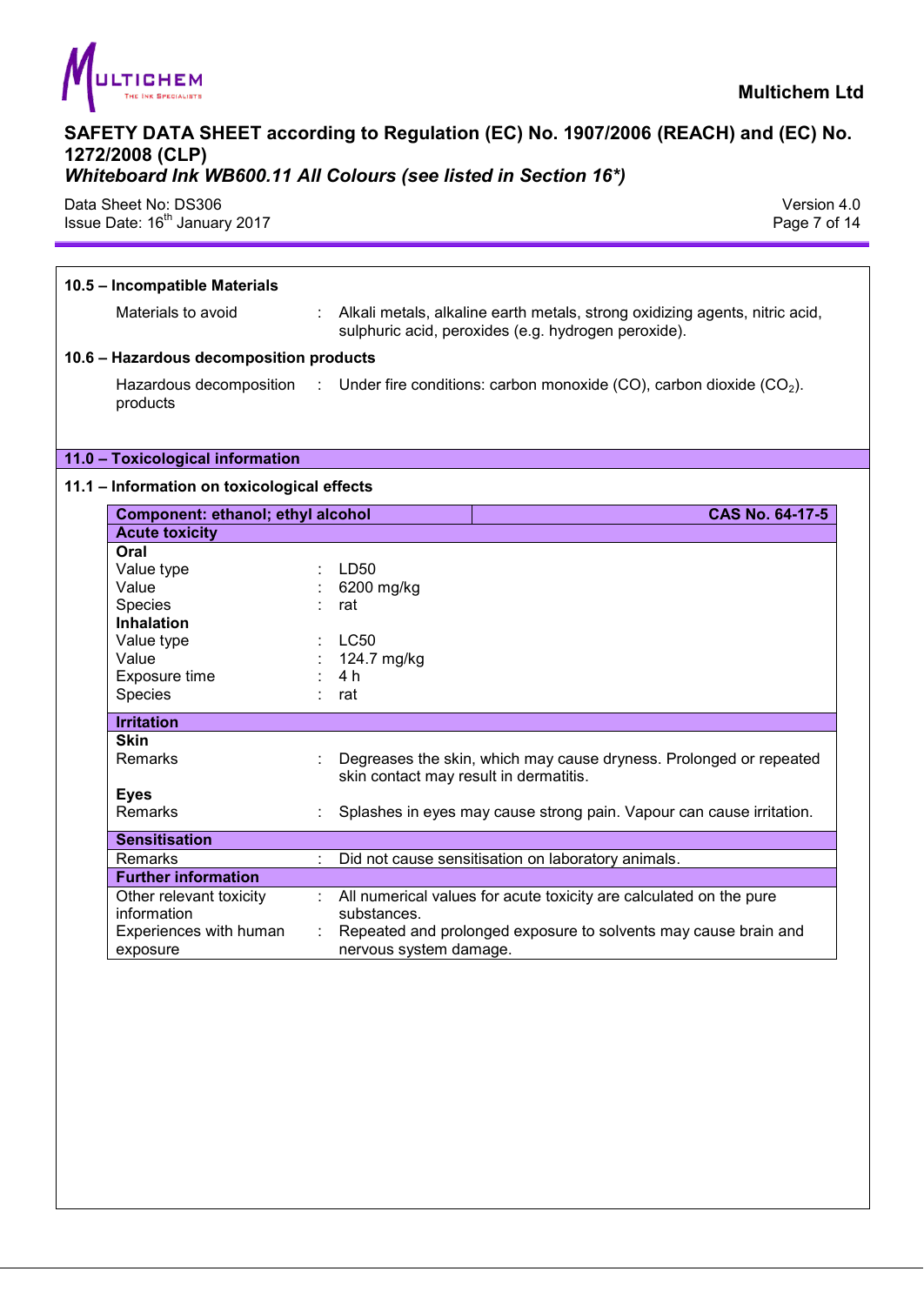

Data Sheet No: DS306 Version 4.0 Issue Date: 16<sup>th</sup> January 2017 **Page 8 of 14** Page 8 of 14

| Component: propan-2-ol; isopropyl alcohol |   | CAS No. 67-63-0                                                                                                                                  |
|-------------------------------------------|---|--------------------------------------------------------------------------------------------------------------------------------------------------|
| <b>Acute toxicity</b>                     |   |                                                                                                                                                  |
| Oral                                      |   |                                                                                                                                                  |
| Value type                                |   | LD50                                                                                                                                             |
| Value                                     |   | 5280 mg/kg                                                                                                                                       |
| Species                                   |   | rat                                                                                                                                              |
| <b>Inhalation</b>                         |   |                                                                                                                                                  |
| Value type                                |   | <b>LC50</b>                                                                                                                                      |
| Value                                     |   | 72.6 mg/kg                                                                                                                                       |
| Exposure time                             |   | 4 h                                                                                                                                              |
| Species                                   |   | rat                                                                                                                                              |
| Value type                                |   | <b>LC50</b>                                                                                                                                      |
| Value                                     |   | 47.5 mg/l                                                                                                                                        |
| Exposure time                             |   | 8 h                                                                                                                                              |
| Species                                   |   | rat                                                                                                                                              |
| <b>Dermal</b>                             |   |                                                                                                                                                  |
| Value type                                |   | LD50                                                                                                                                             |
| Value                                     |   | 12800 mg/kg                                                                                                                                      |
| Species                                   |   | rabbit                                                                                                                                           |
| <b>Irritation</b>                         |   |                                                                                                                                                  |
| <b>Skin</b>                               |   |                                                                                                                                                  |
| Species                                   |   | rabbit                                                                                                                                           |
| Result                                    |   | No skin irritation                                                                                                                               |
| <b>Eyes</b>                               |   |                                                                                                                                                  |
| Species                                   |   | rabbit.                                                                                                                                          |
| Result                                    |   | Irritating to eyes                                                                                                                               |
| <b>Sensitisation</b>                      |   |                                                                                                                                                  |
| Species                                   |   | Guinea pig                                                                                                                                       |
| Result                                    |   | Not sensitizing                                                                                                                                  |
| Method                                    |   | <b>Buehler test</b>                                                                                                                              |
| <b>Further information</b>                |   |                                                                                                                                                  |
| Other relevant toxicity                   |   | All numerical values for acute toxicity are calculated on the pure                                                                               |
| information                               |   | substances.                                                                                                                                      |
| Experiences with human                    | ÷ | Prolonged skin contact may defat the skin and result in dermatitis.                                                                              |
| exposure                                  |   | Inhalation of high vapour concentrations may cause symptoms like                                                                                 |
|                                           |   | headache, dizziness, tiredness, nausea and vomiting. Risk of product<br>entering the lungs on vomiting after ingestions. Liver injury may occur. |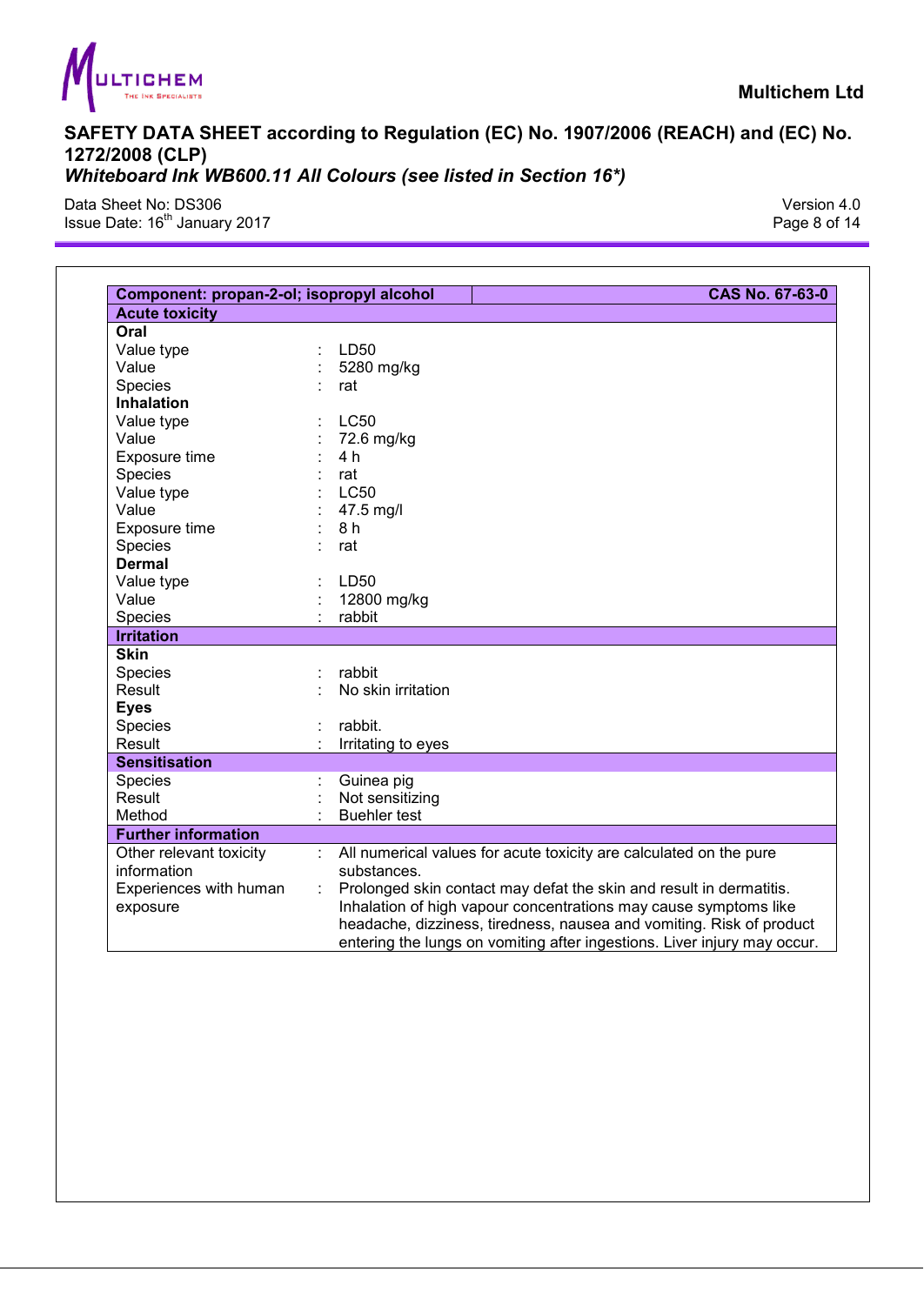

Data Sheet No: DS306 Version 4.0 Issue Date: 16<sup>th</sup> January 2017 **Page 9 of 14** Page 9 of 14

| <b>Component: dioctyl maleate</b>                            |                                                                                                                    | CAS No. 142-16-5 |
|--------------------------------------------------------------|--------------------------------------------------------------------------------------------------------------------|------------------|
| <b>Acute toxicity</b>                                        |                                                                                                                    |                  |
| Oral<br>Value type<br>Value<br>Species                       | LD50<br><2000 mg/l<br>rat                                                                                          |                  |
| <b>Inhalation</b><br>Value type<br>Value<br><b>Dermal</b>    | <b>LC50</b><br>$>5000$ mg/m <sup>3</sup>                                                                           |                  |
| Value type<br>Value                                          | LD50<br>15 ml/kg                                                                                                   |                  |
| 12.0 - Ecological information                                |                                                                                                                    |                  |
| 12.1 - Toxicity                                              |                                                                                                                    |                  |
| Component: ethanol; ethyl alcohol                            |                                                                                                                    | CAS No. 64-17-5  |
| <b>Acute toxicity</b>                                        |                                                                                                                    |                  |
| Fish<br>Species<br>Value type<br>Value                       | Leuciscus idus (Golden orfe)<br><b>LC50</b><br>$\mathcal{L}^{\mathcal{L}}$<br>8150 mg/l                            |                  |
| Species<br>Exposure time<br>Value type<br>Value              | Toxicity to daphnia and other aquatic invertebrates<br>Daphnia magna<br>48 h<br><b>EC50</b><br>$9268 - 14221$ mg/l |                  |
| Algae<br>Species<br>Exposure time<br>Value type<br>Value     | Scenedesmus quadricauda<br>168 h<br>EC <sub>0</sub><br>5000 mg/l                                                   |                  |
| <b>Bacteria</b><br>Species<br>Value type<br>Value<br>Remarks | Pseudomonas putide<br>EC <sub>0</sub><br>6500 mg/l<br>Cell-proliferation inhibition test                           |                  |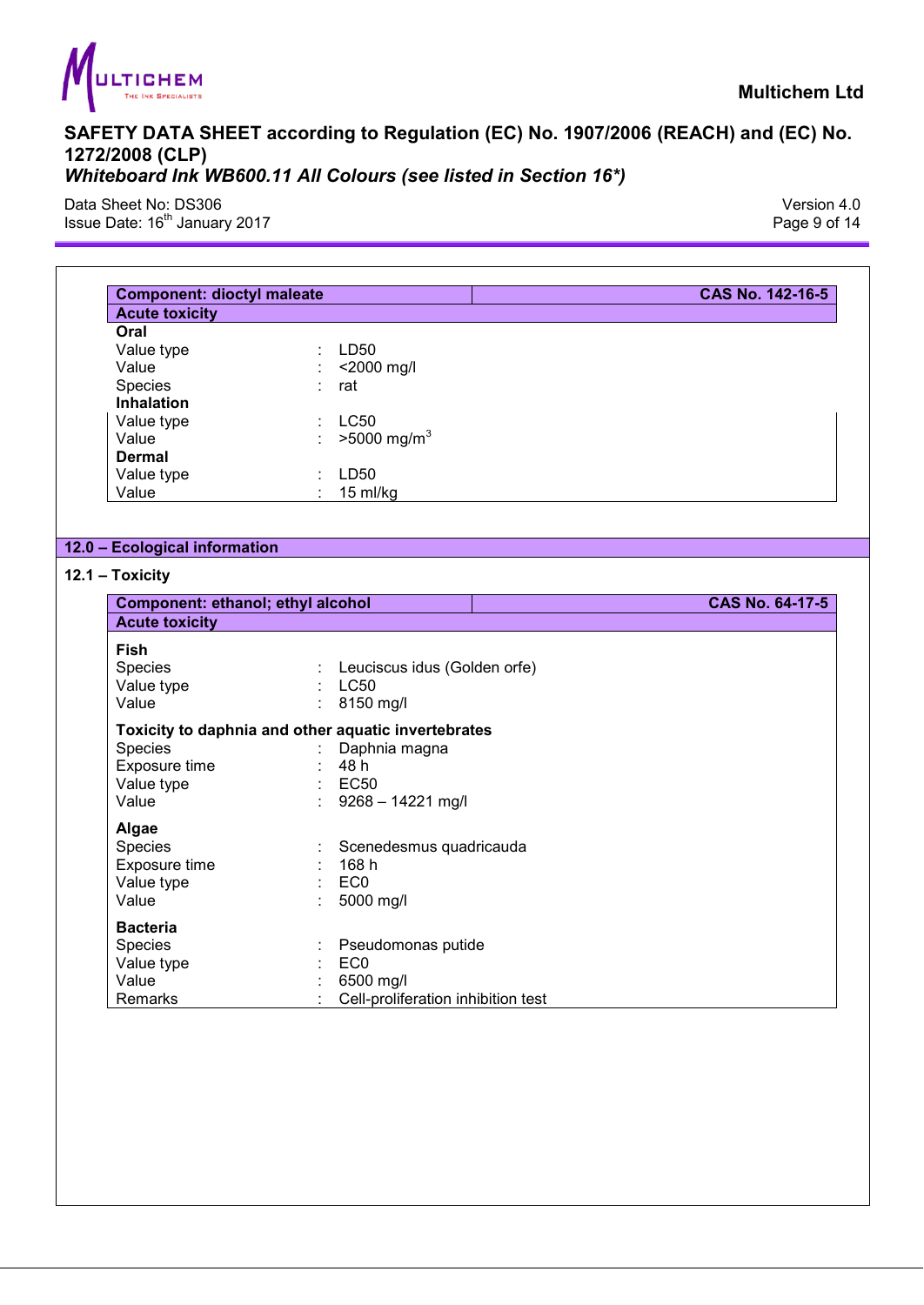

Data Sheet No: DS306 Version 4.0 Issue Date: 16<sup>th</sup> January 2017 **Page 10 of 14** Security 1990 12: 18th Page 10 of 14

Species : Algae<br>
Exposure time : 72 h Exposure time : 72 h<br>Value type : IC50

 $:$  >100 mg/l

Value type<br>Value

| Pimephales promelas<br>96 h<br>: LC50<br>$\mathbb{R}^n$<br>9640 mg/l<br>Toxicity to daphnia and other aquatic invertebrates<br>$\mathbb{Z}^+$<br>Daphnia magna<br>48 h<br>$\mathcal{L}^{\mathcal{L}}$<br><b>EC50</b><br>13299 mg/l<br>Desmodesmus subspicatus (green algae)<br>72 h<br><b>EC50</b> |                                                     |
|----------------------------------------------------------------------------------------------------------------------------------------------------------------------------------------------------------------------------------------------------------------------------------------------------|-----------------------------------------------------|
|                                                                                                                                                                                                                                                                                                    |                                                     |
|                                                                                                                                                                                                                                                                                                    |                                                     |
|                                                                                                                                                                                                                                                                                                    |                                                     |
|                                                                                                                                                                                                                                                                                                    |                                                     |
|                                                                                                                                                                                                                                                                                                    |                                                     |
|                                                                                                                                                                                                                                                                                                    |                                                     |
|                                                                                                                                                                                                                                                                                                    |                                                     |
|                                                                                                                                                                                                                                                                                                    |                                                     |
|                                                                                                                                                                                                                                                                                                    |                                                     |
|                                                                                                                                                                                                                                                                                                    |                                                     |
|                                                                                                                                                                                                                                                                                                    |                                                     |
|                                                                                                                                                                                                                                                                                                    |                                                     |
|                                                                                                                                                                                                                                                                                                    |                                                     |
|                                                                                                                                                                                                                                                                                                    |                                                     |
|                                                                                                                                                                                                                                                                                                    |                                                     |
|                                                                                                                                                                                                                                                                                                    |                                                     |
| >1000 mg/l                                                                                                                                                                                                                                                                                         |                                                     |
|                                                                                                                                                                                                                                                                                                    |                                                     |
|                                                                                                                                                                                                                                                                                                    |                                                     |
| Pseudomonas putide<br>18h                                                                                                                                                                                                                                                                          |                                                     |
| $\mathbb{R}^2$<br><b>EC10</b>                                                                                                                                                                                                                                                                      |                                                     |
|                                                                                                                                                                                                                                                                                                    |                                                     |
| 5175 mg/l                                                                                                                                                                                                                                                                                          |                                                     |
| <b>DIN 38412</b>                                                                                                                                                                                                                                                                                   |                                                     |
| Activated sludge                                                                                                                                                                                                                                                                                   |                                                     |
| <b>EC50</b>                                                                                                                                                                                                                                                                                        |                                                     |
| >1000 mg/l                                                                                                                                                                                                                                                                                         |                                                     |
| Respiration inhibition of activated sludge                                                                                                                                                                                                                                                         |                                                     |
|                                                                                                                                                                                                                                                                                                    |                                                     |
| <b>Component: dioctyl maleate</b>                                                                                                                                                                                                                                                                  | CAS No. 142-16-5                                    |
|                                                                                                                                                                                                                                                                                                    |                                                     |
|                                                                                                                                                                                                                                                                                                    |                                                     |
|                                                                                                                                                                                                                                                                                                    |                                                     |
| fish<br>: 48h                                                                                                                                                                                                                                                                                      |                                                     |
| $\mathbb{R}^2$<br><b>LC50</b>                                                                                                                                                                                                                                                                      |                                                     |
|                                                                                                                                                                                                                                                                                                    |                                                     |
| 86 mg/l                                                                                                                                                                                                                                                                                            |                                                     |
|                                                                                                                                                                                                                                                                                                    |                                                     |
| Daphnia magna                                                                                                                                                                                                                                                                                      |                                                     |
| 48 h                                                                                                                                                                                                                                                                                               |                                                     |
|                                                                                                                                                                                                                                                                                                    |                                                     |
| <b>EC50</b>                                                                                                                                                                                                                                                                                        |                                                     |
| $>0.76$ mg/l                                                                                                                                                                                                                                                                                       |                                                     |
|                                                                                                                                                                                                                                                                                                    | Toxicity to daphnia and other aquatic invertebrates |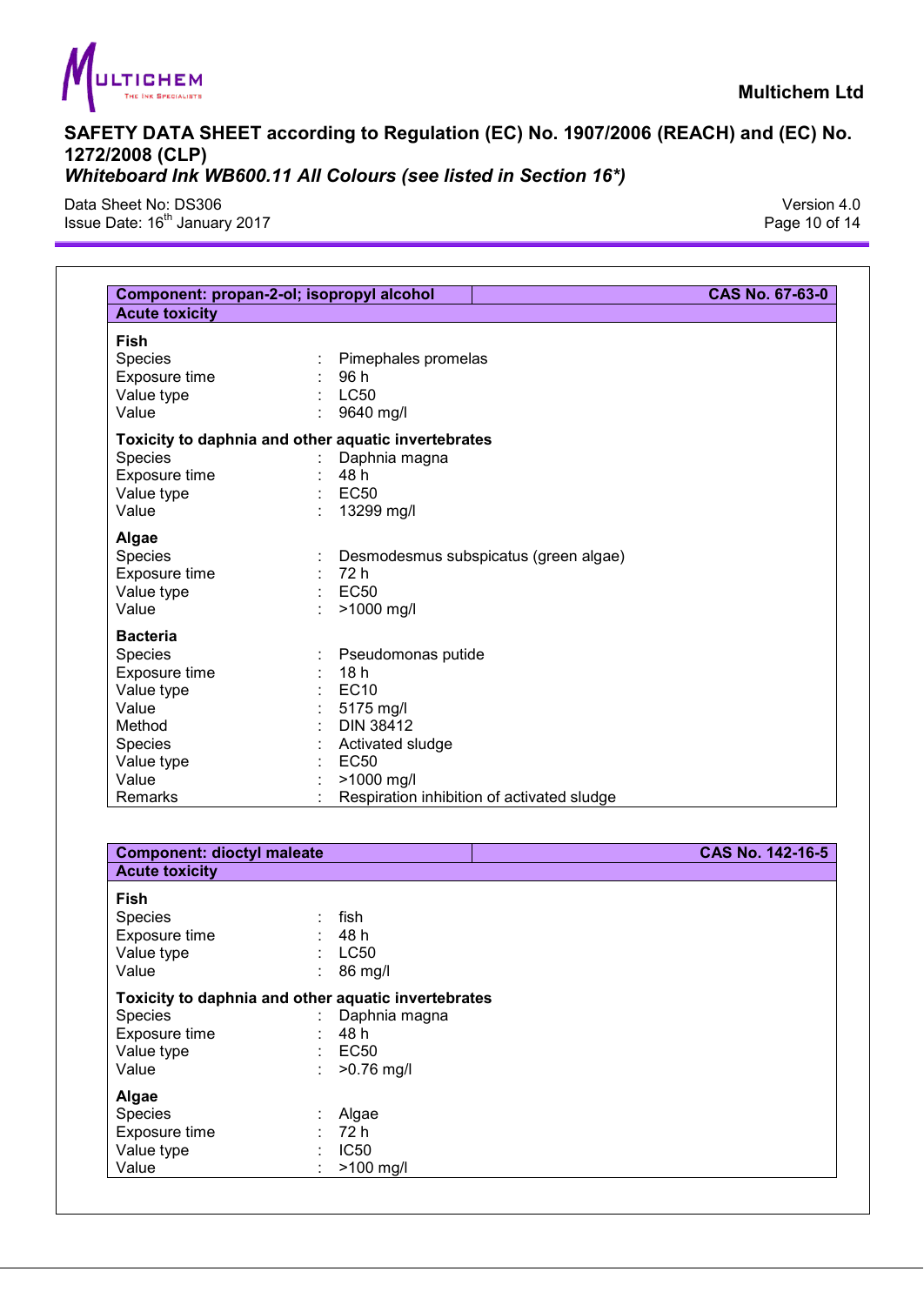

*Whiteboard Ink WB600.11 All Colours (see listed in Section 16\*)* 

Data Sheet No: DS306 Version 4.0 Issue Date: 16<sup>th</sup> January 2017

## **12.2 – Persistence and degradability Component: ethanol; ethyl alcohol CAS No. 64-17-5 Persistence and biodegradability Biodegradability**  Remarks : Readily biodegradable **Component: propan-2-ol; isopropyl alcohol**  CAS No. 67-63-0 **Persistence and biodegradability Biodegradability**  Biodegradation : 95% Exposure time : 21 d Method : OECD 301 E<br>Remarks : Readily biode Readily biodegradable. **12.3 – Bioaccumulative potential Component: propan-2-ol; isopropyl alcohol CAS No. 67-63-0**  CAS No. 67-63-0 **Bioaccumulation**  Remarks : Does not bioaccumulate. **12.4 – Mobility in soil**  Mobile in water environment. **12.5 – Results of PBT and vPvB assessment**  No information available. **12.6 – Other adverse effects**  All numerical values for ecotoxicity effects are calculated on the pure substances. Do not flush into surface water or sanitary sewer system. Avoid subsoil penetration. **13.0 – Disposal considerations 13.1 – Waste treatment methods**  Product **Subset : Disposal together with normal waste is not allowed. Special disposal** required according to local regulations. Do not empty into drains. Contact waste disposal services. Contaminated packaging : Empty contaminated packaging thoroughly. They can be recycled after thorough and proper cleaning. Packaging that cannot be cleaned is to be disposed of in the same manner as the product. Do not burn, or use a cutting torch on the empty drum. Risk of explosion. European Waste Catalogue Number : 080312 – waste ink containing dangerous substances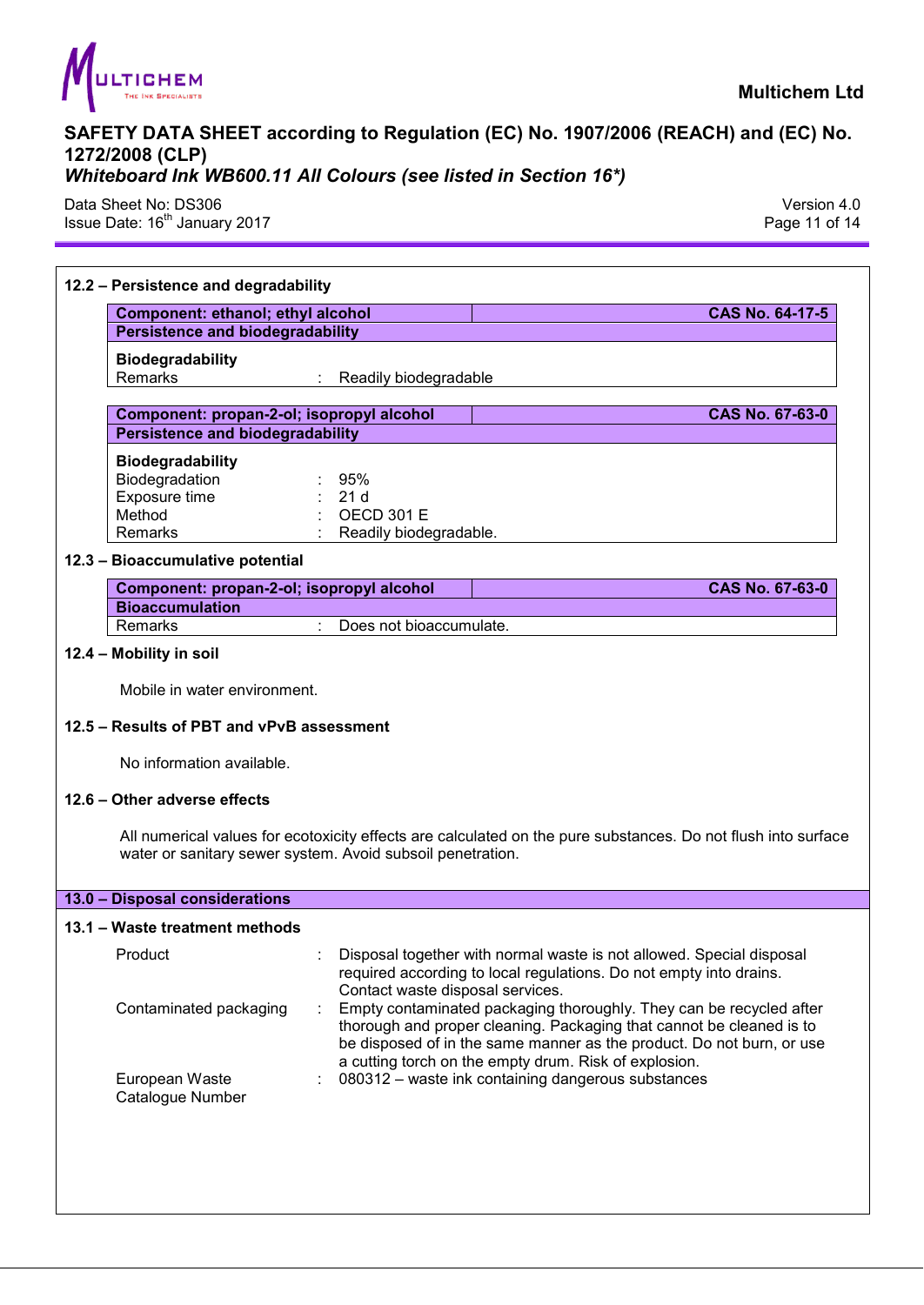

Data Sheet No: DS306 Version 4.0 Issue Date: 16<sup>th</sup> January 2017 **Page 12 of 14** Superior Section 2017

| 14.0 - Transport information                                                                                       |        |                                                                                                                                     |
|--------------------------------------------------------------------------------------------------------------------|--------|-------------------------------------------------------------------------------------------------------------------------------------|
| $14.1 - UN number$                                                                                                 |        |                                                                                                                                     |
| 1993                                                                                                               |        |                                                                                                                                     |
| 14.2 - UN proper shipping name                                                                                     |        |                                                                                                                                     |
| <b>ADR</b><br><b>RID</b><br><b>IMDG</b>                                                                            |        | Flammable Liquid n.o.s (contains ethanol)<br>Flammable Liquid n.o.s (contains ethanol)<br>Flammable Liquid n.o.s (contains ethanol) |
| 14.3 - Transport hazard class(es)                                                                                  |        |                                                                                                                                     |
| <b>ADR-Class</b><br>(Labels ; classification<br>code; hazard<br>identification number;<br>tunnel restriction code) |        | 3<br>: $3$ ; F1; 33: (D/E)                                                                                                          |
| RID-Class<br>(Labels ; classification<br>code; hazard<br>identification number)                                    |        | $\mathbf{3}$<br>3: F1; 33                                                                                                           |
| <b>IMDG-Class</b><br>(Labels; EmS)                                                                                 | $\Box$ | 3<br>$3$ ; (F-E, $S-E$ )                                                                                                            |
| 14.4 - Packaging group                                                                                             |        |                                                                                                                                     |
| <b>ADR</b><br><b>RID</b><br><b>IMDG</b>                                                                            |        | $\mathbf{II}$<br>$\mathbf{II}$<br>$\mathbf{II}$                                                                                     |
|                                                                                                                    |        |                                                                                                                                     |
|                                                                                                                    |        |                                                                                                                                     |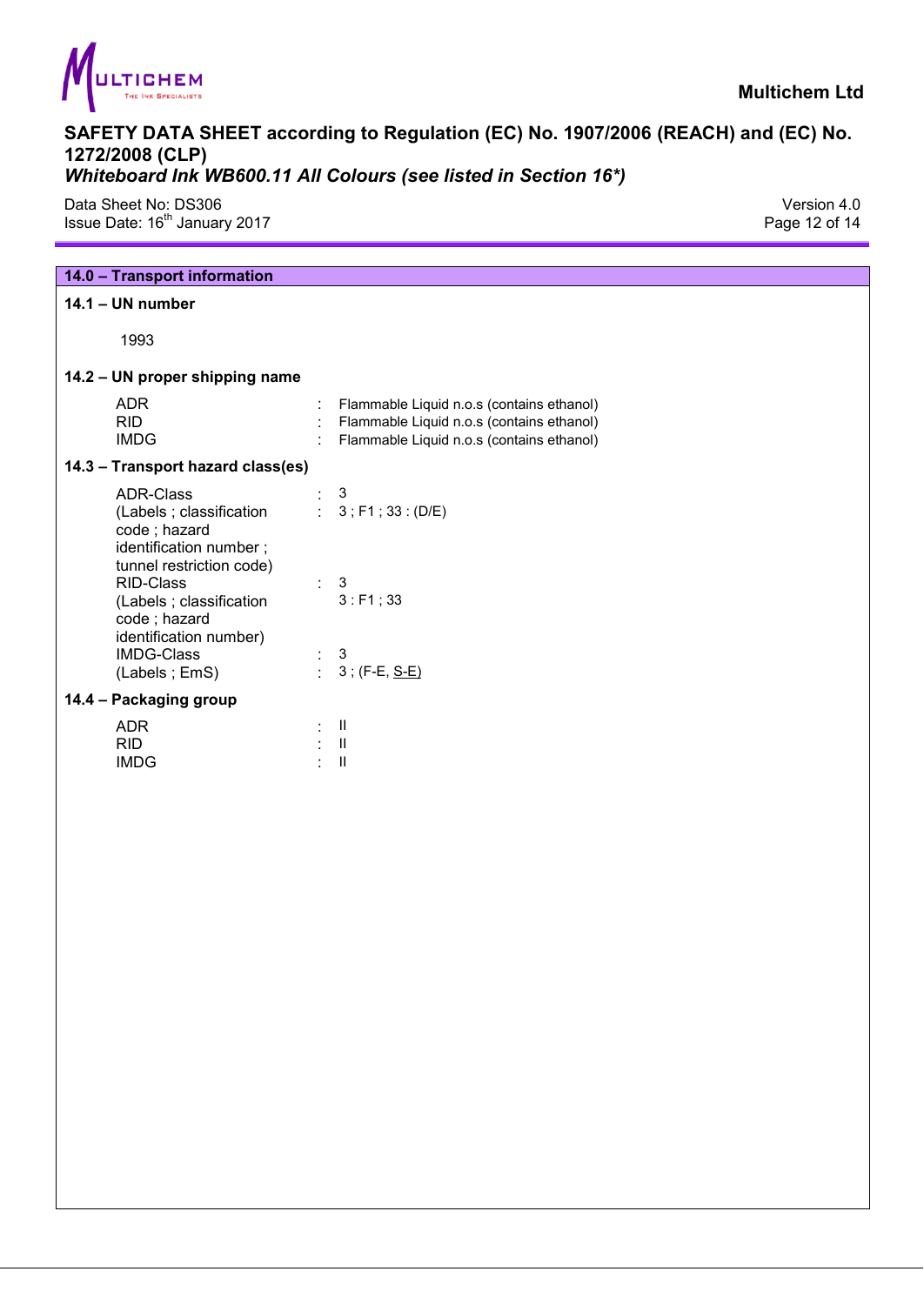

Data Sheet No: DS306 Version 4.0 Issue Date: 16<sup>th</sup> January 2017

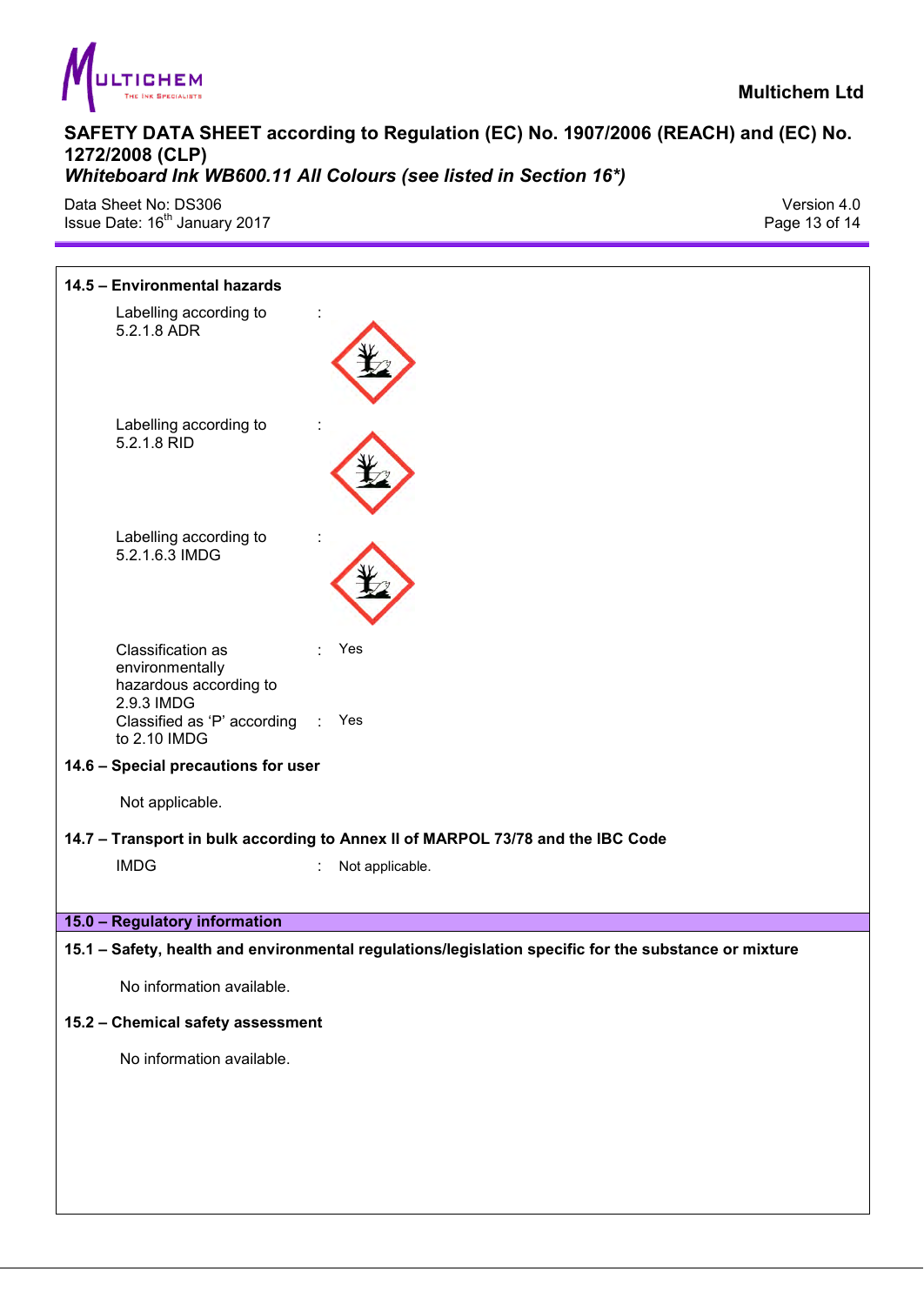

Data Sheet No: DS306 Version 4.0 Issue Date: 16<sup>th</sup> January 2017 **Page 14 of 14** Security 2017

| 16.0 - Other information   |                                                                                                                                                                                                                                                                                                                                                                                                                                                                                                                                                                                 |
|----------------------------|---------------------------------------------------------------------------------------------------------------------------------------------------------------------------------------------------------------------------------------------------------------------------------------------------------------------------------------------------------------------------------------------------------------------------------------------------------------------------------------------------------------------------------------------------------------------------------|
|                            | 16.1 - Full text of H-Statements referred to under Sections 2 and 3                                                                                                                                                                                                                                                                                                                                                                                                                                                                                                             |
| H <sub>225</sub>           | Highly flammable liquid and vapour.                                                                                                                                                                                                                                                                                                                                                                                                                                                                                                                                             |
| H <sub>319</sub>           | Causes serious eye irritation.                                                                                                                                                                                                                                                                                                                                                                                                                                                                                                                                                  |
| H <sub>336</sub>           | May cause drowsiness or dizziness.                                                                                                                                                                                                                                                                                                                                                                                                                                                                                                                                              |
| H <sub>373</sub>           | May cause damage to organs through prolonged or repeated<br>exposure.                                                                                                                                                                                                                                                                                                                                                                                                                                                                                                           |
| H410                       | Very toxic to aquatic life with long lasting effects.                                                                                                                                                                                                                                                                                                                                                                                                                                                                                                                           |
| H411                       | Toxic to aquatic life with long lasting effects.                                                                                                                                                                                                                                                                                                                                                                                                                                                                                                                                |
| 16.2 - Further information |                                                                                                                                                                                                                                                                                                                                                                                                                                                                                                                                                                                 |
| *Ink colour shades         | Black A, Blue B, Red C, Green D, Orange E, Yellow F, Brown G,<br>Emerald J, Scarlet L, Victoria Blue P, Lavender H, Turquoise R, Purple<br>T, Violet V, Rose Pink X, Lemon Grass Y, Ruby Red CS, Golden<br>Orange EF, Mandarin Orange EK, Lime Green YQ, Blood Red YR,<br>Jade JS, Bright Red BR, Orange CE, Red C3, Blue 7-42C, Dark Blue<br>BX, Brick Red LX, Orange 9-69B, Pink 9-131B, Red 12-52A                                                                                                                                                                           |
| Other information          | The information provided in this safety data sheet is correct to our<br>knowledge at the date of its revision. The information given only<br>describes the products with regard to safety arrangements and is not to<br>be considered as a warranty or quality specification and does not<br>constitute a legal relationship. The information contained in this safety<br>data sheet relates only to the specific material designated and may not<br>be valid for such material used in combination with any other material<br>or in any process, unless specified in the text. |
| <b>HS Tariff Code</b>      | 32159070                                                                                                                                                                                                                                                                                                                                                                                                                                                                                                                                                                        |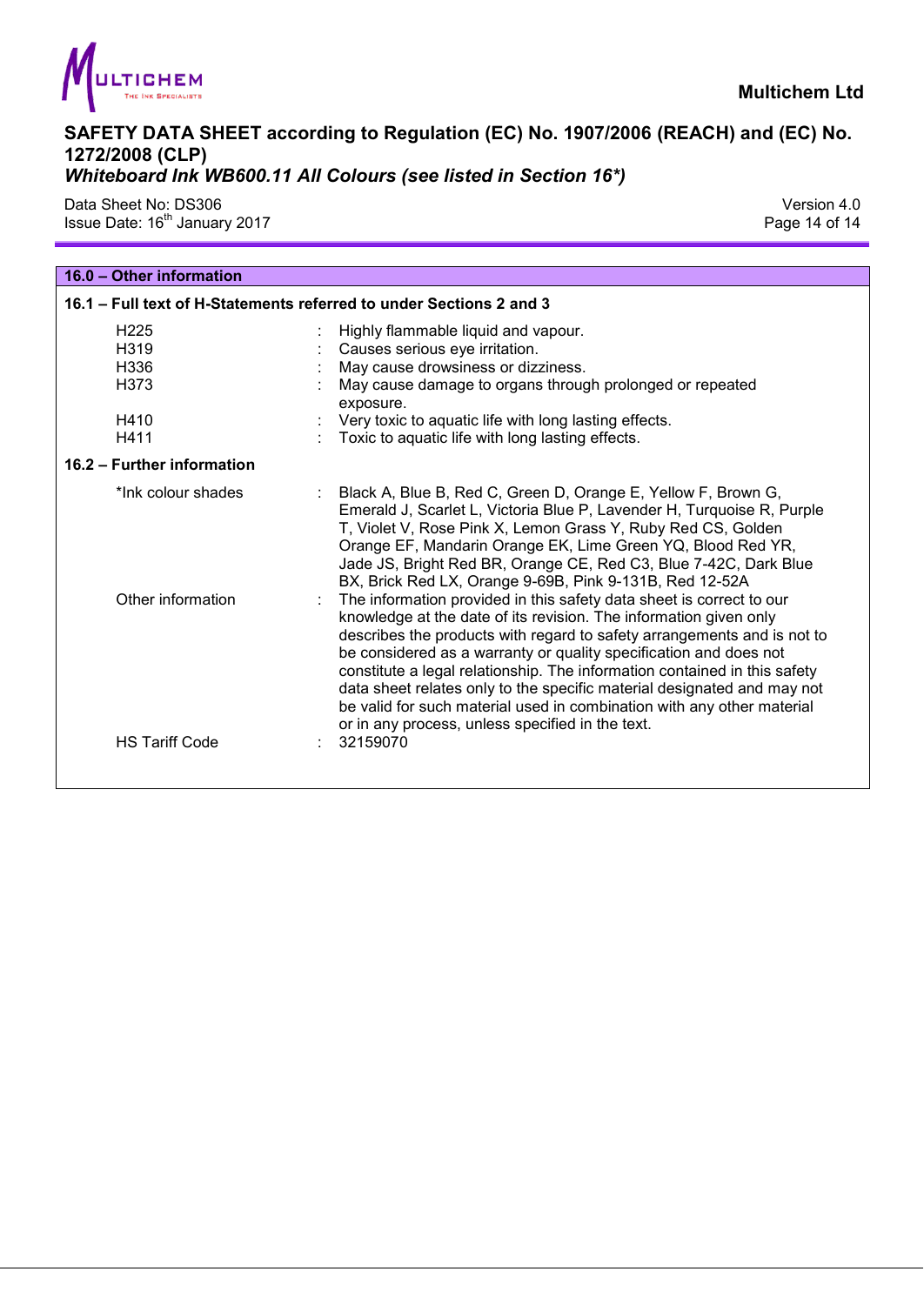

Data Sheet No: DS307 Version 5.0 Issue Date: 16<sup>th</sup> January 2017 **Page 1 of 13** 

|                                                                       | 1.0 - Identification of the substance/mixture and of the company/undertaking                                                                                                         |
|-----------------------------------------------------------------------|--------------------------------------------------------------------------------------------------------------------------------------------------------------------------------------|
| 1.1 - Product identification                                          |                                                                                                                                                                                      |
| Trade name<br>Substance name<br>Index-No.<br>CAS-No.<br>EC-No.        | Multichem Whiteboard Ink WB900 All Colours (see section 16)<br>n/a<br>n/a<br>n/a<br>n/a                                                                                              |
|                                                                       | 1.2 - Relevant identified uses of the substance or mixture and uses advised against                                                                                                  |
| Use of the<br>substance/mixture<br>Recommended<br>restrictions on use | Preparation for use in writing instruments.<br>: At this time we do not yet have information on use restrictions.<br>They will be included in this safety data sheet when available. |
| 1.3 - Details of the supplier of the safety data sheet                |                                                                                                                                                                                      |
| Company<br>Telephone<br>Fax<br>e-mail address                         | Multichem Ltd<br><b>Tyne Mills Industrial Estate</b><br>Hexham<br>Northumberland<br><b>NE46 1XL</b><br>United Kingdom<br>+44 1434 606 085<br>+44 1434 601 804<br>mail@multichem.net  |
| 1.4 - Emergency telephone number                                      |                                                                                                                                                                                      |
| Emergency telephone                                                   | : 4447887612787                                                                                                                                                                      |

#### **2.0 – Hazards Identification**

#### **2.1 – Classification of the substance or mixture**

|                                                          |                        | <b>Regulation (EC) No. 1272/2008</b> |                          |
|----------------------------------------------------------|------------------------|--------------------------------------|--------------------------|
| <b>Hazard class</b>                                      | <b>Hazard category</b> | <b>Target organs</b>                 | <b>Hazard statements</b> |
| Flammable liquids                                        |                        |                                      | H <sub>225</sub>         |
| Serious eye damage/eye<br>irritation                     |                        |                                      | H <sub>319</sub>         |
| Specific target organ<br>$toxicity - single$<br>exposure |                        |                                      | H <sub>336</sub>         |

For the full text of the H-Statements mentioned in this Section, see Section 16.

#### **Most important adverse effects**

| Human health                                                           | See Section 11 for toxicological information.<br>No further information available.                                                                                       |
|------------------------------------------------------------------------|--------------------------------------------------------------------------------------------------------------------------------------------------------------------------|
| Physical and chemical<br>hazards<br>Potential environmental<br>effects | See Section 9 for physiochemical information.<br>No further information available.<br>See Section 12 for environmental information.<br>No further information available. |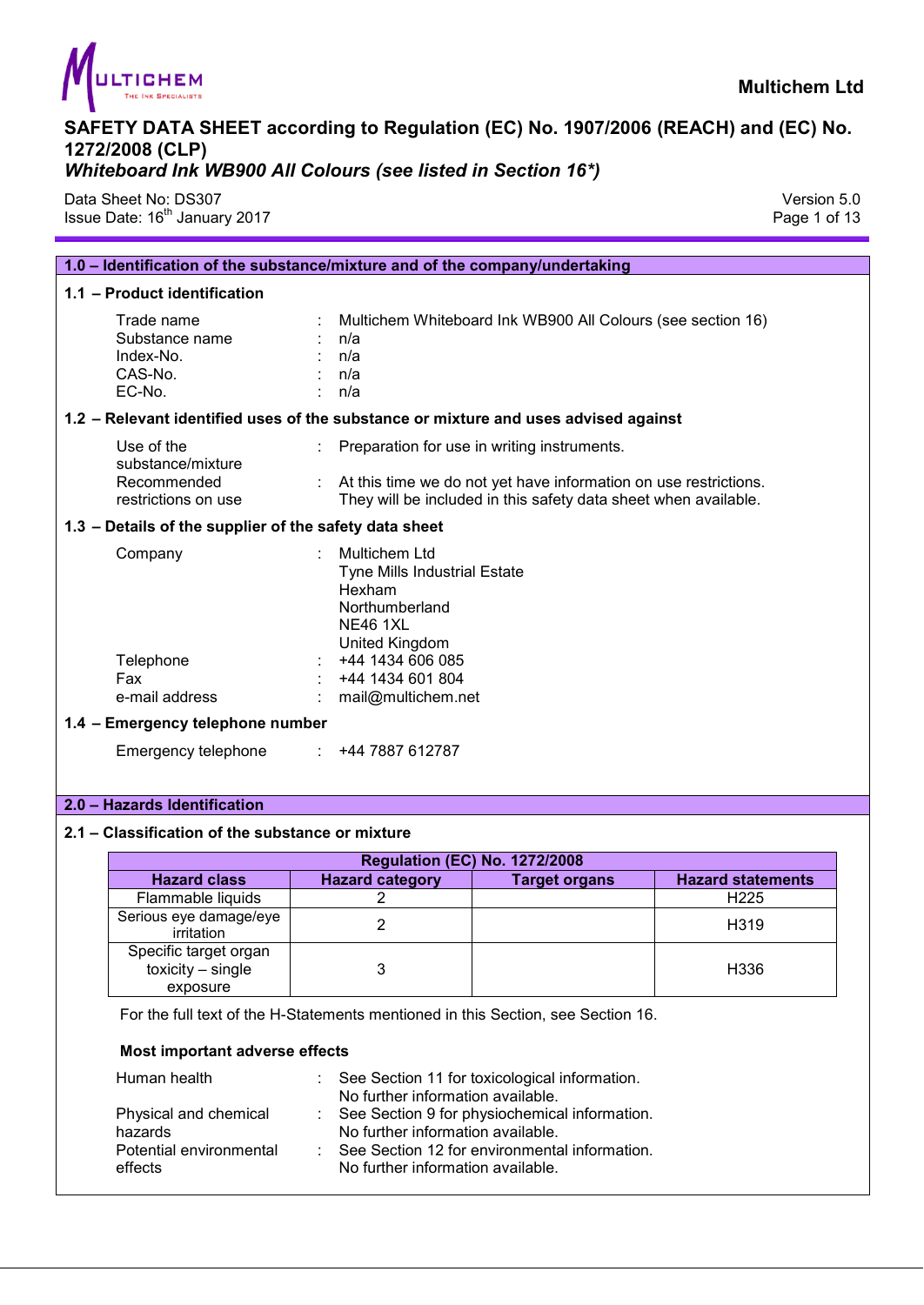

Data Sheet No: DS307 Version 5.0 Issue Date: 16<sup>th</sup> January 2017 **Page 2 of 13** 

| 2.2 - Label elements                                 |   |                                                                              |                                                                                                                                                                                                                                                                                                                                                                                                                                                                                                          |
|------------------------------------------------------|---|------------------------------------------------------------------------------|----------------------------------------------------------------------------------------------------------------------------------------------------------------------------------------------------------------------------------------------------------------------------------------------------------------------------------------------------------------------------------------------------------------------------------------------------------------------------------------------------------|
| Labelling according to Regulation (EC) No. 1272/2008 |   |                                                                              |                                                                                                                                                                                                                                                                                                                                                                                                                                                                                                          |
| Hazard symbols:                                      |   |                                                                              |                                                                                                                                                                                                                                                                                                                                                                                                                                                                                                          |
| Signal word                                          |   | Danger                                                                       |                                                                                                                                                                                                                                                                                                                                                                                                                                                                                                          |
| <b>Hazard statements</b>                             |   | H225<br>H319<br>H336                                                         | Highly flammable liquid and vapour.<br>Causes serious eye irritation.<br>May cause drowsiness or dizziness.                                                                                                                                                                                                                                                                                                                                                                                              |
| Precautionary statements<br>Prevention               | ÷ | P210<br>P233<br>P240<br>P243<br>P280<br>P305<br>P351<br>P338<br>P337<br>P313 | Keep away from heat/sparks/open flames/hot surfaces. No<br>smoking.<br>Keep container tightly closed.<br>Ground/bond container and receiving equipment. Take<br>precautionary measures against static discharge.<br>Wear protective gloves/protective clothing/eye protection/face<br>protection.<br>IF IN EYES: rinse cautiously with water for several minutes.<br>Remove contact lenses, if present and easy to do. Continue<br>rinsing.<br>If eye irritation persists: get medical advice/attention. |
| Storage                                              |   | P403<br>P235                                                                 | Store in a well-ventilated place. Keep cool.                                                                                                                                                                                                                                                                                                                                                                                                                                                             |

#### **2.3 – Other hazards**

No other information is available.

## **3.0 – Composition/information on ingredients**

#### **3.1 – Substances**

Chemical nature : mixture

| <b>Chemical name</b> | Index No.    | <b>REACH Reg. No.</b> | <b>CAS No.</b> | EC No.        | Amount (%) |
|----------------------|--------------|-----------------------|----------------|---------------|------------|
| Ethanol              | 603-002-00-5 | 01-2119457610-43      | 64-17-5        | 200-578-6     | <70%       |
| Propan-2-ol          | 603-117-00-0 | 01-2119457558-25      | 67-63-0        | $200 - 661 -$ | <16%       |

| <b>Chemical name</b> | <b>Classification according to Regulation (EC) No. 1272/2008</b> |
|----------------------|------------------------------------------------------------------|
| Ethanol              | H225(2)                                                          |
| Propan-2-ol          | H <sub>225</sub> (2), H <sub>319</sub> (2), H <sub>336</sub> (3) |

For the full text of the H-Statements mentioned in this Section, see Section 16.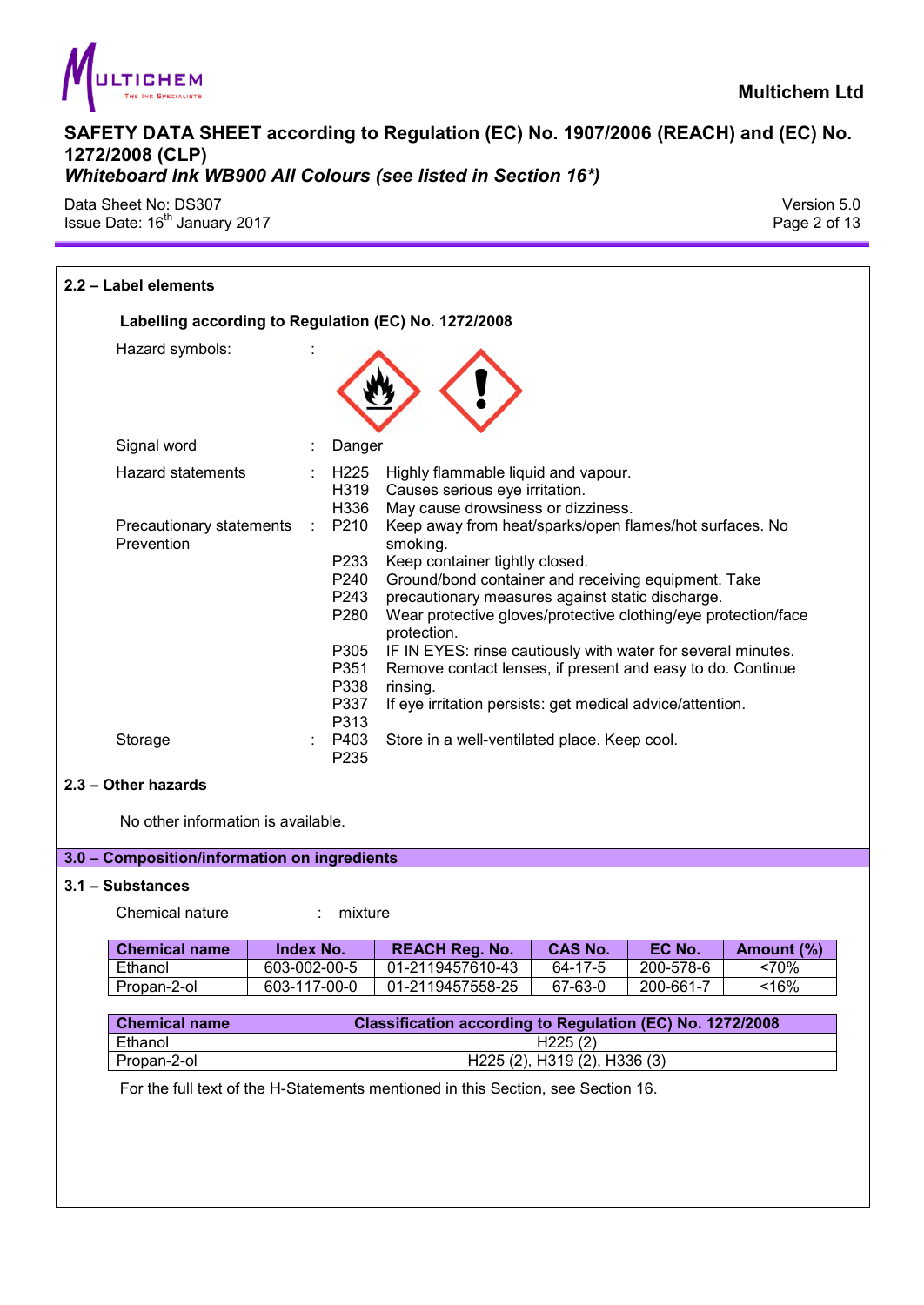

Data Sheet No: DS307 Version 5.0

Issue Date: 16<sup>th</sup> January 2017 **Page 3 of 13** 

| 4.0 - First aid measures                                                                                             |                                                                                                                                                                                                                                                                                                                                                                                                                                                                                                                                                            |
|----------------------------------------------------------------------------------------------------------------------|------------------------------------------------------------------------------------------------------------------------------------------------------------------------------------------------------------------------------------------------------------------------------------------------------------------------------------------------------------------------------------------------------------------------------------------------------------------------------------------------------------------------------------------------------------|
| 4.1 - Description of first aid measures                                                                              |                                                                                                                                                                                                                                                                                                                                                                                                                                                                                                                                                            |
| General advice<br>In case of inhalation<br>In case of skin contact<br>In case of eye contact<br>In case of ingestion | Take off all contaminated clothing immediately<br>Remove to fresh air. If symptoms persist, seek medical advice. If<br>unconscious place in recovery position.<br>Wash off with plenty of water. If skin irritation persists, seek medical<br>advice.<br>Rinse thoroughly with plenty of water, also under the eyelids. Consult<br>an eye specialist immediately.<br>Clean mouth with water and drink afterwards plenty of water. Never<br>give anything by mouth to an unconscious person. If swallowed, do not<br>induce vomiting - seek medical advice. |
|                                                                                                                      | 4.2 - Most important symptoms and effects, both acute and delayed                                                                                                                                                                                                                                                                                                                                                                                                                                                                                          |
| Symptoms<br><b>Effects</b>                                                                                           | No further information available.<br>No further information available.                                                                                                                                                                                                                                                                                                                                                                                                                                                                                     |
|                                                                                                                      | 4.3 - Indication of immediate medical attention and special treatment needed                                                                                                                                                                                                                                                                                                                                                                                                                                                                               |
| Treatment                                                                                                            | Treat symptomatically.<br>No further information available.                                                                                                                                                                                                                                                                                                                                                                                                                                                                                                |
| 5.0 - Fire-fighting measures                                                                                         |                                                                                                                                                                                                                                                                                                                                                                                                                                                                                                                                                            |
| 5.1 - Extinguishing media                                                                                            |                                                                                                                                                                                                                                                                                                                                                                                                                                                                                                                                                            |
| Suitable extinguishing<br>media<br>Unsuitable extinguishing<br>media                                                 | Use water spray, alcohol-resistant foam, dry chemical or carbon<br>dioxide.<br>High volume water jet.<br>÷                                                                                                                                                                                                                                                                                                                                                                                                                                                 |
| 5.2 - Special hazards arising from the substance or mixture                                                          |                                                                                                                                                                                                                                                                                                                                                                                                                                                                                                                                                            |
| Specific hazards during<br>fire-fighting                                                                             | Highly flammable. Vapours may form explosive mixtures with air. In<br>case of fire hazardous decomposition products may be produced, such<br>as carbon monoxide (CO) and carbon dioxide (CO <sub>2</sub> ).                                                                                                                                                                                                                                                                                                                                                |
| 5.3 - Advice for fire-fighters                                                                                       |                                                                                                                                                                                                                                                                                                                                                                                                                                                                                                                                                            |
| Special protective<br>equipment for fire-fighters<br>Further information                                             | In the event of fire, wear self-contained breathing apparatus. Wear<br>appropriate body protection (full protective suit).<br>Cool closed containers exposed to fire with water spray. Heating will<br>cause a pressure rise - with risk of bursting. Collect contaminated fire<br>extinguishing water separately. This must not be discharged into<br>drains.                                                                                                                                                                                             |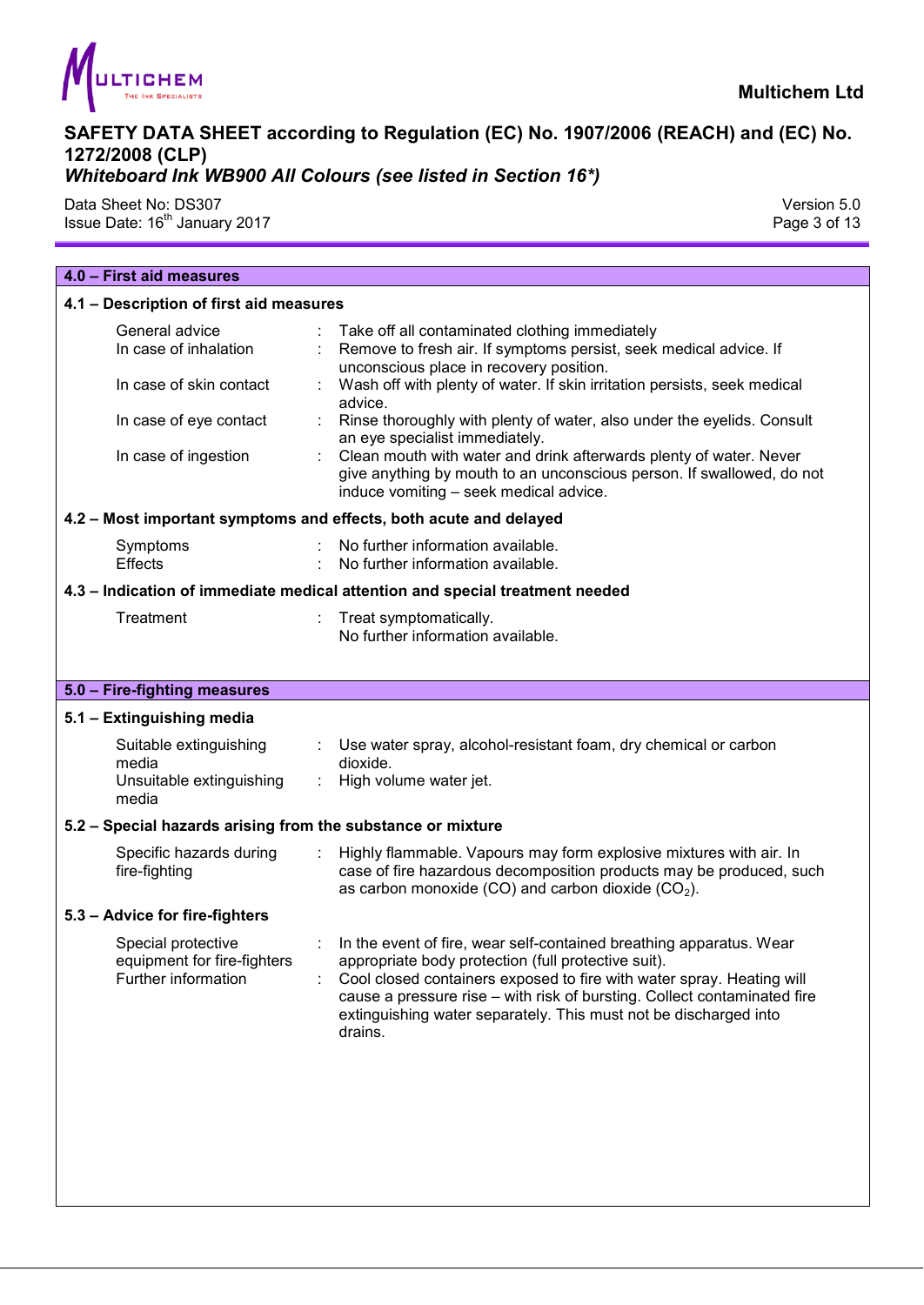

## *Whiteboard Ink WB900 All Colours (see listed in Section 16\*)*

Data Sheet No: DS307 Version 5.0 Issue Date: 16<sup>th</sup> January 2017 **Page 4 of 13** 

| 6.0 - Accidental release measures                                                                      |                                                                                                                                                                                                                                                                                                                                                                                                                                                                                                                                                                      |
|--------------------------------------------------------------------------------------------------------|----------------------------------------------------------------------------------------------------------------------------------------------------------------------------------------------------------------------------------------------------------------------------------------------------------------------------------------------------------------------------------------------------------------------------------------------------------------------------------------------------------------------------------------------------------------------|
|                                                                                                        | 6.1 – Personal precautions, protective equipment and emergency procedures                                                                                                                                                                                                                                                                                                                                                                                                                                                                                            |
| Personal precautions                                                                                   | Use personal protective equipment. Provide adequate ventilation. Keep<br>away from heat and sources of ignition. Avoid contact with skin and<br>eyes. Do not breathe vapours. For personal protection see Section 8.                                                                                                                                                                                                                                                                                                                                                 |
| 6.2 - Environmental precautions                                                                        |                                                                                                                                                                                                                                                                                                                                                                                                                                                                                                                                                                      |
| Environmental precautions :                                                                            | Do not flush into surface water or sanitary sewer system. Avoid subsoil<br>penetration.                                                                                                                                                                                                                                                                                                                                                                                                                                                                              |
| 6.3 - Methods and materials for containment and cleaning up                                            |                                                                                                                                                                                                                                                                                                                                                                                                                                                                                                                                                                      |
| Methods and materials for<br>containment and cleaning<br>up                                            | Contain spillage, and then collect with non-combustible absorbent<br>material (e.g. sand, earth, diatomaceous earth, vermiculite) and place<br>in container for disposal according to local/national regulations (see<br>Section 13).                                                                                                                                                                                                                                                                                                                                |
| Further information                                                                                    | Treat recovered material as described in Section 13.                                                                                                                                                                                                                                                                                                                                                                                                                                                                                                                 |
| 6.4 - Reference to other sections                                                                      |                                                                                                                                                                                                                                                                                                                                                                                                                                                                                                                                                                      |
| For personal protection see Section 8.                                                                 |                                                                                                                                                                                                                                                                                                                                                                                                                                                                                                                                                                      |
|                                                                                                        |                                                                                                                                                                                                                                                                                                                                                                                                                                                                                                                                                                      |
| 7.0 - Handling and storage                                                                             |                                                                                                                                                                                                                                                                                                                                                                                                                                                                                                                                                                      |
| 7.1 - Precautions for safe handling                                                                    |                                                                                                                                                                                                                                                                                                                                                                                                                                                                                                                                                                      |
| Advice on safe handling<br>Hygiene measures                                                            | Keep container tightly closed. Ensure adequate ventilation. Avoid<br>contact with skin and eyes. Do not breathe vapours. Emergency eye<br>wash fountains and emergency showers should be available in the<br>immediate vicinity.<br>Keep away from food, drink and animal feeding stuffs. Smoking, eating<br>and drinking should be prohibited in the application area. Wash hands<br>before breaks and at the end of the working day. Take off all<br>contaminated clothing immediately. Avoid contact with skin and eyes.<br>Do not breathe vapours of spray mist. |
| 7.2 - Conditions for safe storage, including any incompatibilities                                     |                                                                                                                                                                                                                                                                                                                                                                                                                                                                                                                                                                      |
| Requirements for storage<br>areas and containers<br>Advice on protection<br>against fire and explosion | Keep in an area equipped with solvent resistant flooring. Store in<br>original container.<br>Combustible liquid. Keep away from sources of ignition – no smoking.<br>Take measures to prevent the build-up of electrostatic charge. Vapours<br>may form explosive mixtures in air. Use only in an area containing<br>explosion proof equipment.                                                                                                                                                                                                                      |
| Further information on<br>storage conditions<br>Advice on common<br>storage                            | Keep tightly closed in a dry and cool place. Keep in a well-ventilated<br>place. Keep away from heat. Keep away from direct sunlight.<br>Incompatible with oxidizing agents. Keep away from food, drink and<br>animal feeding stuffs.                                                                                                                                                                                                                                                                                                                                |
| 7.3 - Specific end uses                                                                                |                                                                                                                                                                                                                                                                                                                                                                                                                                                                                                                                                                      |
| Specific use(s)                                                                                        | No information available.                                                                                                                                                                                                                                                                                                                                                                                                                                                                                                                                            |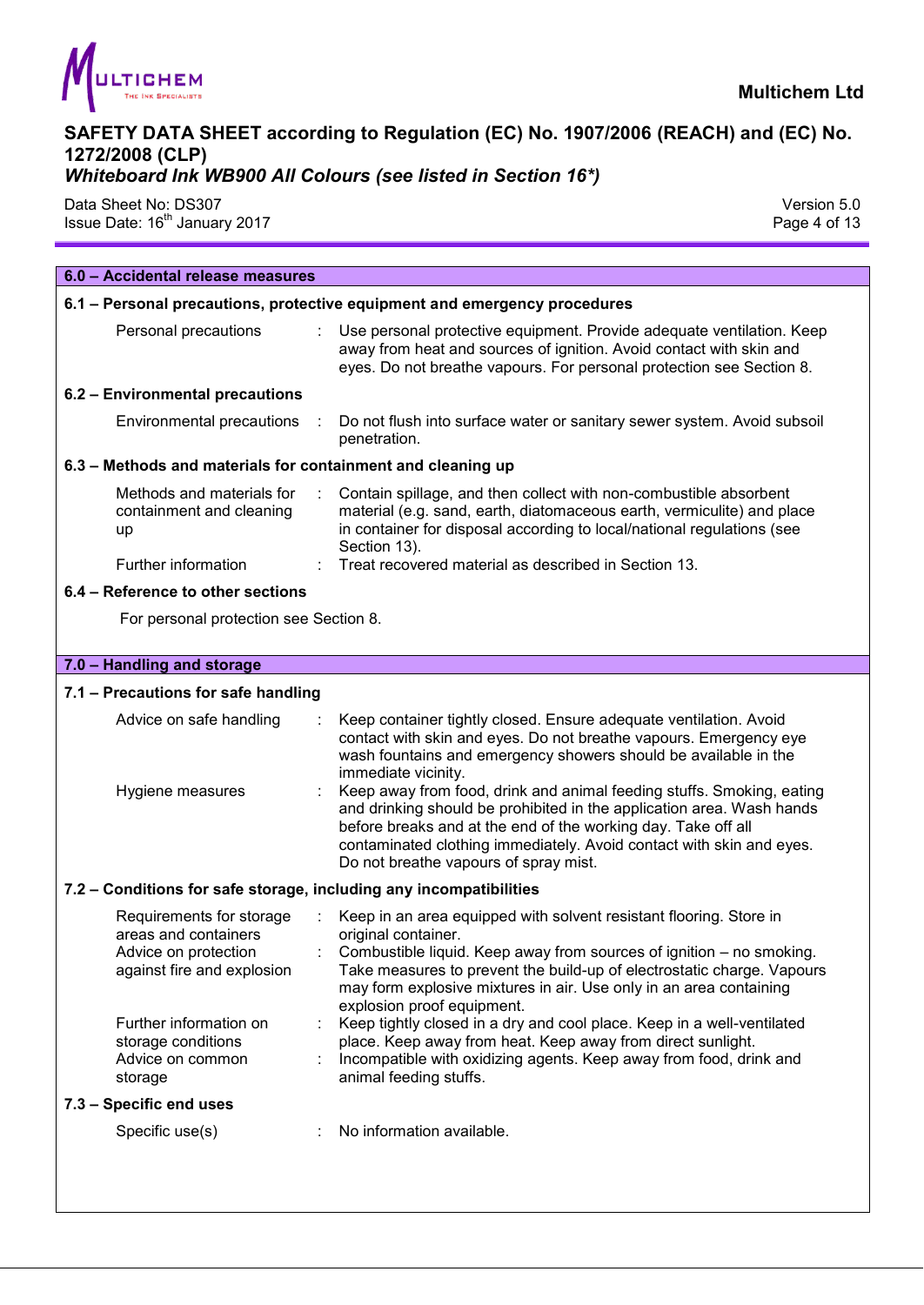

Data Sheet No: DS307 Version 5.0 Issue Date:  $16^{\text{th}}$  January 2017 **Page 5 of 13** 

| 8.0 - Exposure controls/personal protection |                                                                                                                                                                                                                                                                               |                        |
|---------------------------------------------|-------------------------------------------------------------------------------------------------------------------------------------------------------------------------------------------------------------------------------------------------------------------------------|------------------------|
| 8.1 - Control parameters                    |                                                                                                                                                                                                                                                                               |                        |
| Component: ethanol; ethyl alcohol           |                                                                                                                                                                                                                                                                               | <b>CAS No. 64-17-5</b> |
| <b>Other OELs</b>                           |                                                                                                                                                                                                                                                                               |                        |
| Regulatory basis                            | UK. EH40 Workplace Exposure Limits (WELs)                                                                                                                                                                                                                                     |                        |
| Regulatory list                             | EH40 WEL                                                                                                                                                                                                                                                                      |                        |
| Value type                                  | Time Weighted Average (TWA):                                                                                                                                                                                                                                                  |                        |
| Value                                       | 1000 ppm                                                                                                                                                                                                                                                                      |                        |
| Value                                       | 1920 mg/m $3$                                                                                                                                                                                                                                                                 |                        |
| Component: propan-2-ol; isopropyl alcohol   |                                                                                                                                                                                                                                                                               | <b>CAS No. 67-63-0</b> |
| <b>Other OELs</b>                           |                                                                                                                                                                                                                                                                               |                        |
| Regulatory basis                            | UK. EH40 Workplace Exposure Limits (WELs)                                                                                                                                                                                                                                     |                        |
| Regulatory list                             | EH40 WEL                                                                                                                                                                                                                                                                      |                        |
| Value type                                  | Time Weighted Average (TWA):                                                                                                                                                                                                                                                  |                        |
| Value                                       | 400 ppm                                                                                                                                                                                                                                                                       |                        |
| Value                                       | 999 mg/m $3$                                                                                                                                                                                                                                                                  |                        |
| Regulatory basis                            | UK. EH40 Workplace Exposure Limits (WELs)                                                                                                                                                                                                                                     |                        |
| Regulatory list                             | EH40 WEL                                                                                                                                                                                                                                                                      |                        |
| Value type                                  | Short Term Exposure Limit (STEL):                                                                                                                                                                                                                                             |                        |
| Value                                       | 500 ppm                                                                                                                                                                                                                                                                       |                        |
| Value                                       |                                                                                                                                                                                                                                                                               |                        |
|                                             | $1250$ mg/m <sup>3</sup>                                                                                                                                                                                                                                                      |                        |
| 8.2 - Exposure controls                     |                                                                                                                                                                                                                                                                               |                        |
| <b>Engineering measures</b>                 |                                                                                                                                                                                                                                                                               |                        |
|                                             | Refer to protective measures listed in Sections 7 and 8.                                                                                                                                                                                                                      |                        |
| Personal protective equipment               |                                                                                                                                                                                                                                                                               |                        |
| <b>Respiratory protection</b>               |                                                                                                                                                                                                                                                                               |                        |
| Advice                                      | : Required, if exposure limit is exceeded (e.g. OEL). Respirator with a<br>gas filter. Recommended filter type: A.                                                                                                                                                            |                        |
| Hand protection                             |                                                                                                                                                                                                                                                                               |                        |
| Advice                                      | Wear suitable gloves. Take note of the information given by the<br>producer concerning permeability and break through times, and of<br>special workplace conditions (mechanical strain, duration of contact).<br>Protective gloves should be replaced at first signs of wear. |                        |
|                                             |                                                                                                                                                                                                                                                                               |                        |
| Material<br>Gloves                          | Butyl-rubber<br>$>= 8 h$                                                                                                                                                                                                                                                      |                        |
| Glove thickness                             | $0.5$ mm                                                                                                                                                                                                                                                                      |                        |
|                                             |                                                                                                                                                                                                                                                                               |                        |
| Material                                    | Fluorocarbon rubber                                                                                                                                                                                                                                                           |                        |
| Gloves                                      | $>= 8 h$                                                                                                                                                                                                                                                                      |                        |
| Glove thickness                             | $0.4$ mm                                                                                                                                                                                                                                                                      |                        |
| Material                                    | Polychloroprene                                                                                                                                                                                                                                                               |                        |
| Gloves<br>Glove thickness                   | $>= 2 h$<br>$0.5$ mm                                                                                                                                                                                                                                                          |                        |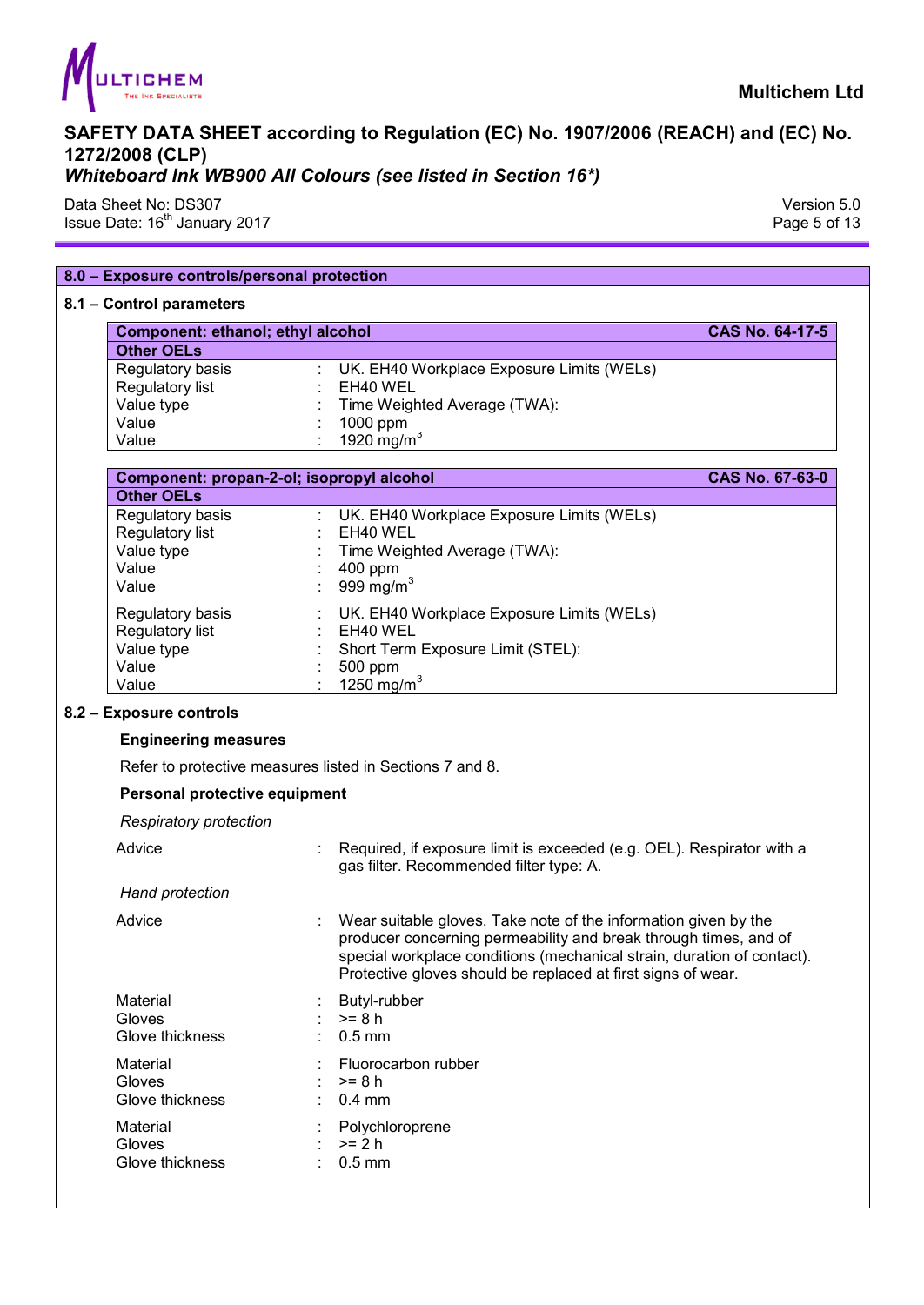

Data Sheet No: DS307 Version 5.0 Issue Date:  $16^{\text{th}}$  January 2017 **Page 6 of 13** 

| Eye protection                                                                                                                                                                                                                                                                                                                                                                                                                                                              |                                                                                                                                                                                                                                                                                                                                                                                                        |  |  |  |
|-----------------------------------------------------------------------------------------------------------------------------------------------------------------------------------------------------------------------------------------------------------------------------------------------------------------------------------------------------------------------------------------------------------------------------------------------------------------------------|--------------------------------------------------------------------------------------------------------------------------------------------------------------------------------------------------------------------------------------------------------------------------------------------------------------------------------------------------------------------------------------------------------|--|--|--|
| Advice                                                                                                                                                                                                                                                                                                                                                                                                                                                                      | Safety glasses.                                                                                                                                                                                                                                                                                                                                                                                        |  |  |  |
| Skin and body protection                                                                                                                                                                                                                                                                                                                                                                                                                                                    |                                                                                                                                                                                                                                                                                                                                                                                                        |  |  |  |
| General advice                                                                                                                                                                                                                                                                                                                                                                                                                                                              | : Wear suitable protective clothing.                                                                                                                                                                                                                                                                                                                                                                   |  |  |  |
| <b>Environmental exposure controls</b>                                                                                                                                                                                                                                                                                                                                                                                                                                      |                                                                                                                                                                                                                                                                                                                                                                                                        |  |  |  |
| General advice                                                                                                                                                                                                                                                                                                                                                                                                                                                              | Do not let product enter drains. If the product contaminates rivers and<br>lakes or drains inform respective authorities.                                                                                                                                                                                                                                                                              |  |  |  |
| 9.0 - Physical and chemical properties                                                                                                                                                                                                                                                                                                                                                                                                                                      |                                                                                                                                                                                                                                                                                                                                                                                                        |  |  |  |
| 9.1 - Information on basic physical and chemical properties                                                                                                                                                                                                                                                                                                                                                                                                                 |                                                                                                                                                                                                                                                                                                                                                                                                        |  |  |  |
| Appearance<br>Odour<br>Odour threshold<br>рH<br>Melting point / freezing point<br>Initial boiling point and boiling range<br>Flash point<br>Evaporation rate<br>Flammability<br>Upper/lower flammability or explosive limits<br>Vapour pressure<br>Vapour density<br>Relative density<br>Solubility<br>Partition coefficient: n-octanol/water<br>Auto-ignition temperature<br>Decomposition temperature<br>Viscosity<br><b>Explosive properties</b><br>Oxidising properties | Various colours, liquid<br>Alcohol-like<br>Not determined<br>5 to 11<br>$-114.5^{\circ}$ C<br>78.3°C<br>$12^{\circ}$ C<br>Not determined<br>Not determined<br>15% (V), 3.5% (V)<br>59 hPa 20°C<br>Not determined<br>Not determined<br>Miscible in water, readily miscible with solvents<br>Not determined<br>$425^{\circ}$ C<br>Not determined<br>5 to 12cP (20°C)<br>Not determined<br>Not determined |  |  |  |
| 9.2 - Other information                                                                                                                                                                                                                                                                                                                                                                                                                                                     |                                                                                                                                                                                                                                                                                                                                                                                                        |  |  |  |
| No further information available.                                                                                                                                                                                                                                                                                                                                                                                                                                           |                                                                                                                                                                                                                                                                                                                                                                                                        |  |  |  |
| 10.0 - Stability and reactivity                                                                                                                                                                                                                                                                                                                                                                                                                                             |                                                                                                                                                                                                                                                                                                                                                                                                        |  |  |  |
| 10.1 - Reactivity                                                                                                                                                                                                                                                                                                                                                                                                                                                           |                                                                                                                                                                                                                                                                                                                                                                                                        |  |  |  |
| Advice                                                                                                                                                                                                                                                                                                                                                                                                                                                                      | Stable under recommended storage conditions.                                                                                                                                                                                                                                                                                                                                                           |  |  |  |
| 10.2 - Chemical stability                                                                                                                                                                                                                                                                                                                                                                                                                                                   |                                                                                                                                                                                                                                                                                                                                                                                                        |  |  |  |
| Advice                                                                                                                                                                                                                                                                                                                                                                                                                                                                      | Stable under normal conditions.                                                                                                                                                                                                                                                                                                                                                                        |  |  |  |
| 10.3 - Possibility of hazardous reactions                                                                                                                                                                                                                                                                                                                                                                                                                                   |                                                                                                                                                                                                                                                                                                                                                                                                        |  |  |  |
| Hazardous reactions                                                                                                                                                                                                                                                                                                                                                                                                                                                         | No information available.<br>t.                                                                                                                                                                                                                                                                                                                                                                        |  |  |  |
| 10.4 - Conditions to avoid                                                                                                                                                                                                                                                                                                                                                                                                                                                  |                                                                                                                                                                                                                                                                                                                                                                                                        |  |  |  |
| Conditions to avoid                                                                                                                                                                                                                                                                                                                                                                                                                                                         | Heat, flames and sparks.<br>÷.                                                                                                                                                                                                                                                                                                                                                                         |  |  |  |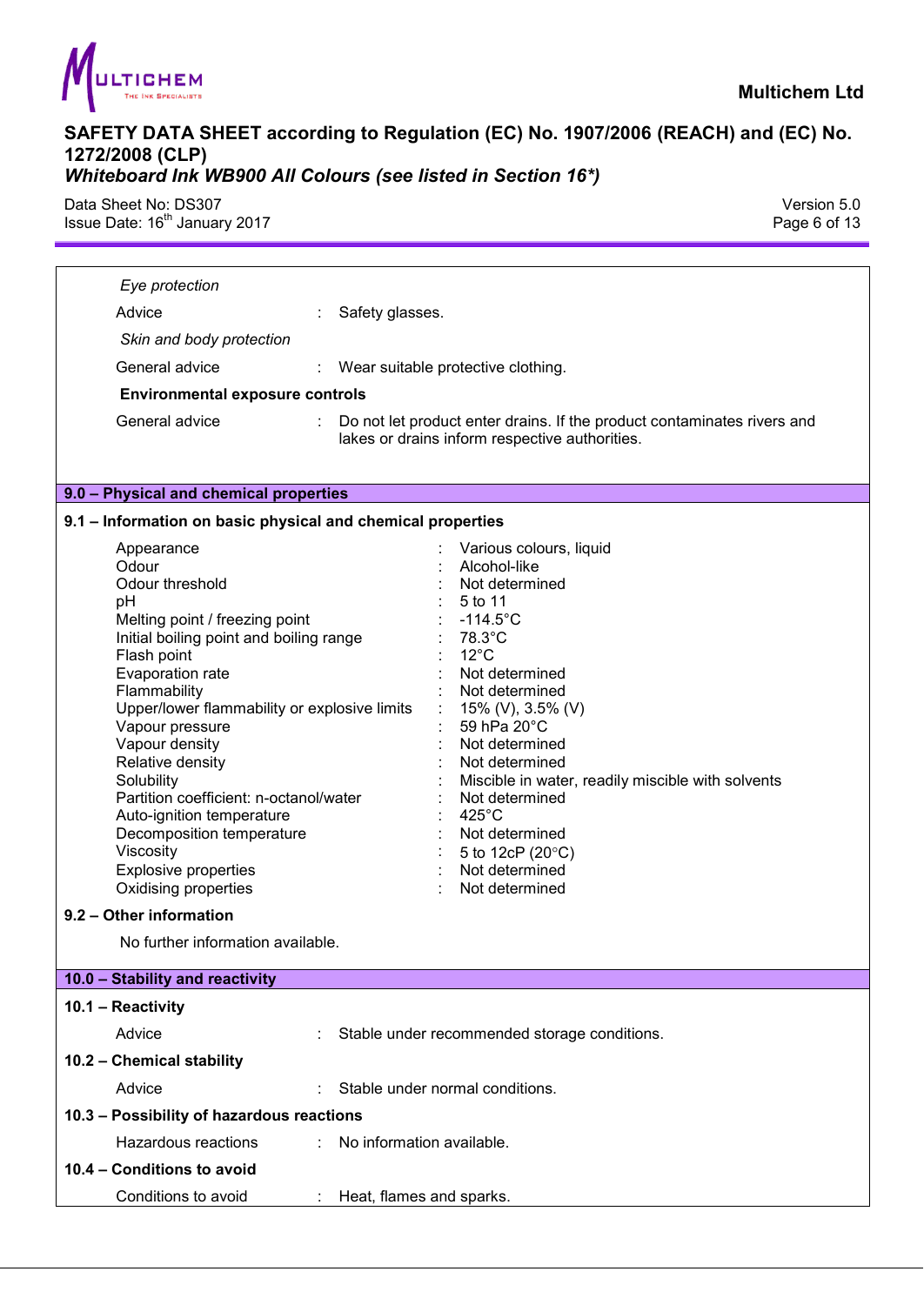

## *Whiteboard Ink WB900 All Colours (see listed in Section 16\*)*

Data Sheet No: DS307 Version 5.0 Issue Date: 16<sup>th</sup> January 2017 **Page 7 of 13** 

| 10.5 - Incompatible Materials               |                                                                                                                                      |
|---------------------------------------------|--------------------------------------------------------------------------------------------------------------------------------------|
| Materials to avoid                          | : Alkali metals, alkaline earth metals, strong oxidizing agents, nitric acid,<br>sulphuric acid, peroxides (e.g. hydrogen peroxide). |
| 10.6 - Hazardous decomposition products     |                                                                                                                                      |
| products                                    | Hazardous decomposition : Under fire conditions: carbon monoxide (CO), carbon dioxide (CO <sub>2</sub> ).                            |
| 11.0 - Toxicological information            |                                                                                                                                      |
| 11.1 - Information on toxicological effects |                                                                                                                                      |
| Component: ethanol; ethyl alcohol           | <b>CAS No. 64-17-5</b>                                                                                                               |
| <b>Acute toxicity</b>                       |                                                                                                                                      |
| Oral                                        |                                                                                                                                      |
| Value type                                  | LD50                                                                                                                                 |
| Value                                       | 6200 mg/kg                                                                                                                           |
| Species                                     | rat                                                                                                                                  |
| <b>Inhalation</b>                           |                                                                                                                                      |
| Value type                                  | <b>LC50</b>                                                                                                                          |
| Value                                       | 124.7 mg/kg                                                                                                                          |
| Exposure time                               | 4 h                                                                                                                                  |
| Species                                     | rat                                                                                                                                  |
| <b>Irritation</b>                           |                                                                                                                                      |
| <b>Skin</b>                                 |                                                                                                                                      |
| Remarks                                     | Degreases the skin, which may cause dryness. Prolonged or repeated<br>skin contact may result in dermatitis.                         |
| <b>Eyes</b>                                 |                                                                                                                                      |
| Remarks                                     | Splashes in eyes may cause strong pain. Vapour can cause irritation.                                                                 |
| <b>Sensitisation</b>                        |                                                                                                                                      |
| Remarks                                     | Did not cause sensitisation on laboratory animals.                                                                                   |
| <b>Further information</b>                  |                                                                                                                                      |
| Other relevant toxicity                     | : All numerical values for acute toxicity are calculated on the pure                                                                 |
| information                                 | substances.                                                                                                                          |
| Experiences with human                      | Repeated and prolonged exposure to solvents may cause brain and                                                                      |
| exposure                                    | nervous system damage.                                                                                                               |
|                                             |                                                                                                                                      |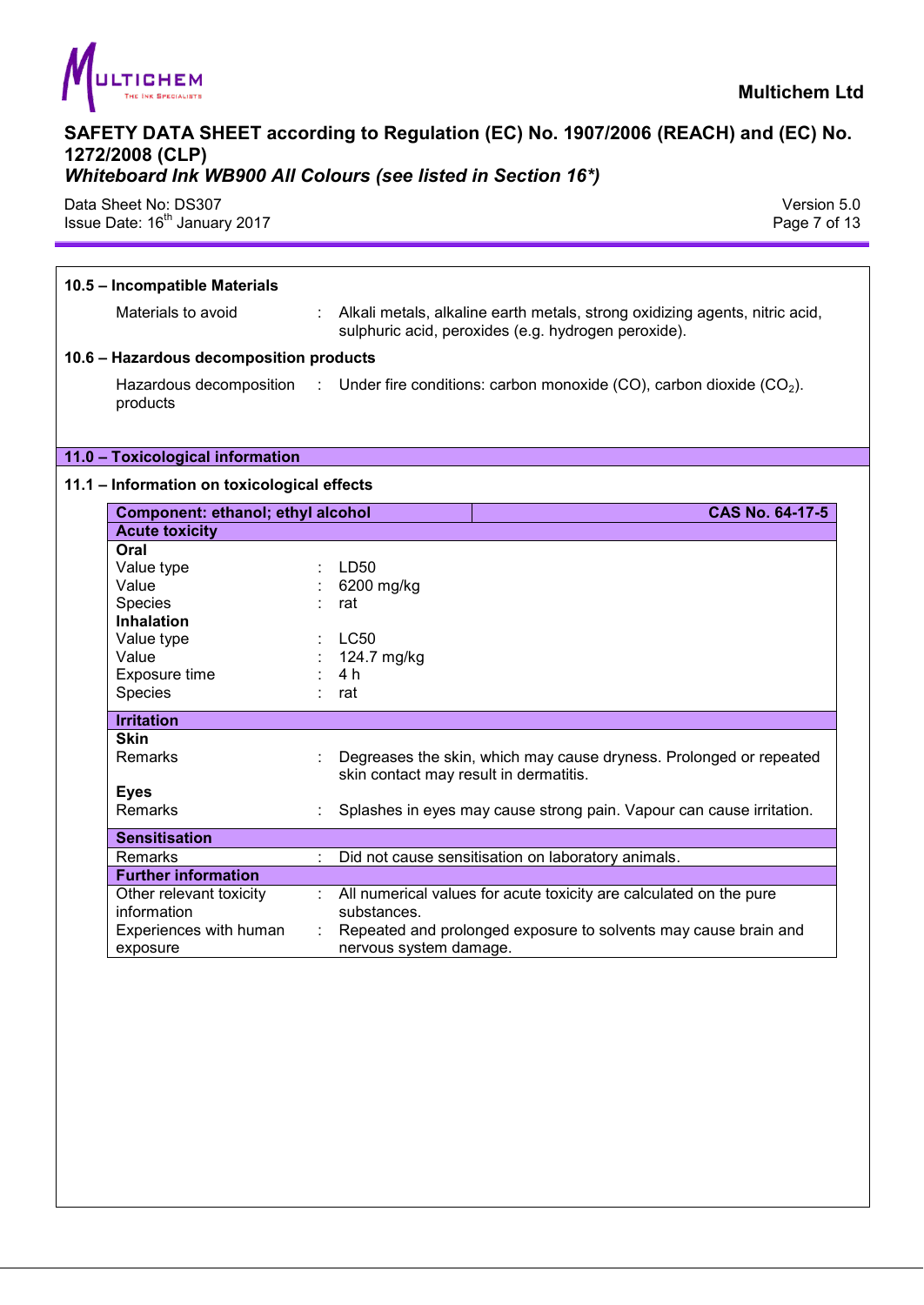

Data Sheet No: DS307 Version 5.0 Issue Date: 16<sup>th</sup> January 2017 **Page 8 of 13** 

| Component: propan-2-ol; isopropyl alcohol<br><b>CAS No. 67-63-0</b> |                                                                           |  |
|---------------------------------------------------------------------|---------------------------------------------------------------------------|--|
| <b>Acute toxicity</b>                                               |                                                                           |  |
| Oral                                                                |                                                                           |  |
| Value type                                                          | LD50                                                                      |  |
| Value                                                               | 5280 mg/kg                                                                |  |
| Species                                                             | rat                                                                       |  |
| <b>Inhalation</b>                                                   |                                                                           |  |
| Value type                                                          | <b>LC50</b>                                                               |  |
| Value                                                               | 72.6 mg/kg                                                                |  |
| Exposure time                                                       | 4 h                                                                       |  |
| Species                                                             | rat                                                                       |  |
| Value type                                                          | <b>LC50</b>                                                               |  |
| Value                                                               | 47.5 mg/l                                                                 |  |
| Exposure time                                                       | 8 h                                                                       |  |
| Species                                                             | rat                                                                       |  |
| <b>Dermal</b>                                                       |                                                                           |  |
| Value type                                                          | LD50                                                                      |  |
| Value                                                               | 12800 mg/kg                                                               |  |
| Species                                                             | rabbit                                                                    |  |
| <b>Irritation</b>                                                   |                                                                           |  |
| <b>Skin</b>                                                         |                                                                           |  |
| <b>Species</b>                                                      | rabbit                                                                    |  |
| Result                                                              | No skin irritation                                                        |  |
| <b>Eyes</b>                                                         |                                                                           |  |
| Species                                                             | rabbit.                                                                   |  |
| Result                                                              | Irritating to eyes                                                        |  |
| <b>Sensitisation</b>                                                |                                                                           |  |
| Species                                                             | Guinea pig                                                                |  |
| Result                                                              | Not sensitizing                                                           |  |
| Method                                                              | <b>Buehler test</b>                                                       |  |
| <b>Further information</b>                                          |                                                                           |  |
| Other relevant toxicity                                             | All numerical values for acute toxicity are calculated on the pure        |  |
| information                                                         | substances.                                                               |  |
| Experiences with human                                              | Prolonged skin contact may defat the skin and result in dermatitis.<br>÷. |  |
| exposure                                                            | Inhalation of high vapour concentrations may cause symptoms like          |  |
|                                                                     | headache, dizziness, tiredness, nausea and vomiting. Risk of product      |  |
|                                                                     | entering the lungs on vomiting after ingestions. Liver injury may occur.  |  |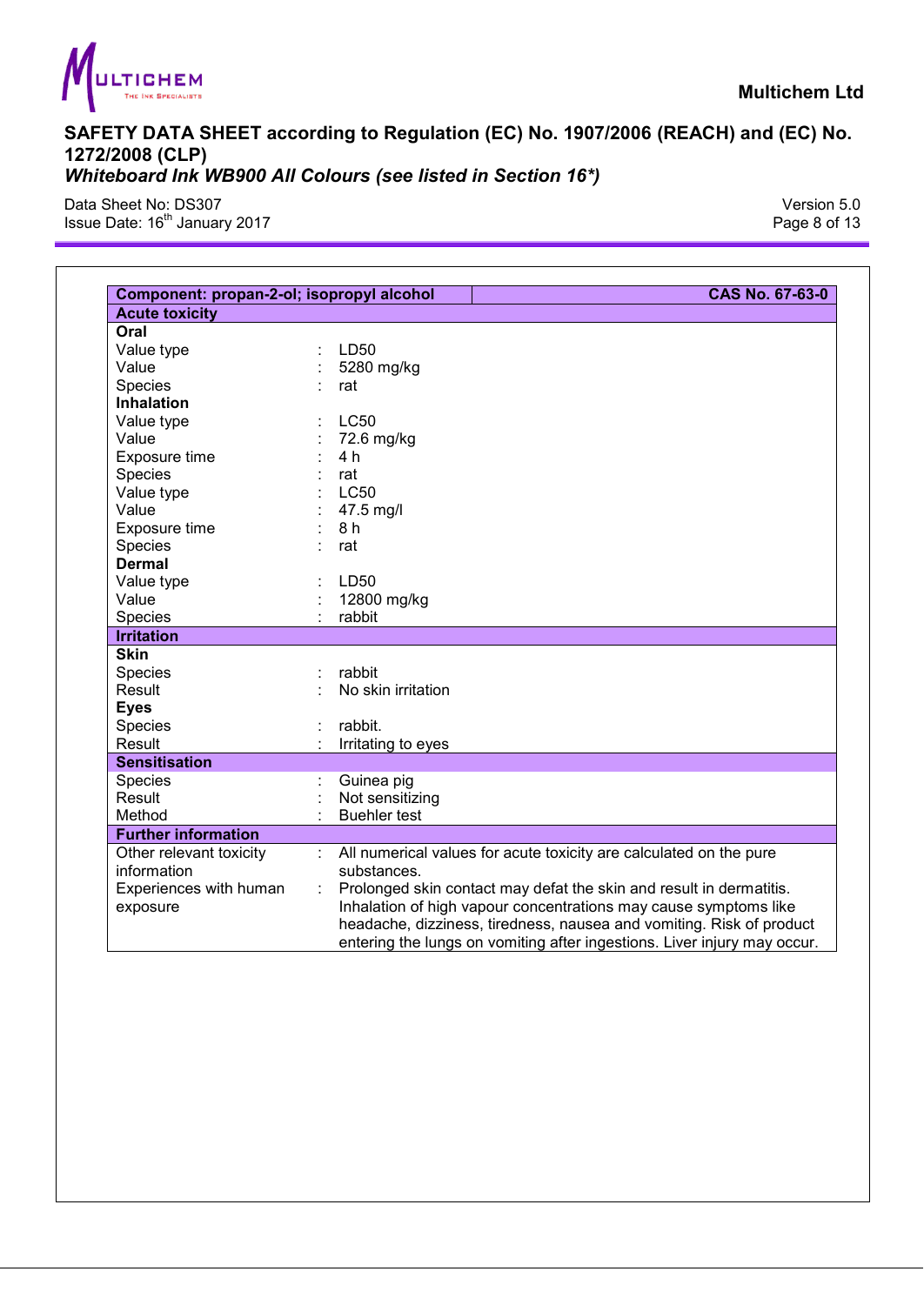

Data Sheet No: DS307 Version 5.0 Issue Date: 16<sup>th</sup> January 2017 **Page 9 of 13** 

#### **12.0 – Ecological information**

**12.1 – Toxicity** 

| Component: ethanol; ethyl alcohol                            |                                                                                                                            | CAS No. 64-17-5 |
|--------------------------------------------------------------|----------------------------------------------------------------------------------------------------------------------------|-----------------|
| <b>Acute toxicity</b>                                        |                                                                                                                            |                 |
| Fish<br>Species<br>Value type<br>Value                       | : Leuciscus idus (Golden orfe)<br>$\therefore$ LC50<br>8150 mg/l<br>t.                                                     |                 |
| Species<br>Exposure time<br>Value type<br>Value              | Toxicity to daphnia and other aquatic invertebrates<br>Daphnia magna<br>48 h<br>$\therefore$ EC50<br>: $9268 - 14221$ mg/l |                 |
| Algae<br>Species<br>Exposure time<br>Value type<br>Value     | Scenedesmus quadricauda<br>168 h<br>EC0<br>5000 mg/l                                                                       |                 |
| <b>Bacteria</b><br>Species<br>Value type<br>Value<br>Remarks | Pseudomonas putide<br>EC <sub>0</sub><br>6500 mg/l<br>Cell-proliferation inhibition test                                   |                 |

| Component: propan-2-ol; isopropyl alcohol                             |                                                                                                    | CAS No. 67-63-0 |
|-----------------------------------------------------------------------|----------------------------------------------------------------------------------------------------|-----------------|
| <b>Acute toxicity</b>                                                 |                                                                                                    |                 |
| <b>Fish</b><br><b>Species</b><br>Exposure time<br>Value type<br>Value | Pimephales promelas<br>96 h<br><b>LC50</b><br>9640 mg/l                                            |                 |
| <b>Species</b><br>Exposure time<br>Value type<br>Value                | Toxicity to daphnia and other aquatic invertebrates<br>Daphnia magna<br>48 h<br>EC50<br>13299 mg/l |                 |
| Algae<br><b>Species</b><br>Exposure time<br>Value type                | Desmodesmus subspicatus (green algae)<br>72 h<br>$\leq$ EC50<br>>1000 mg/l                         |                 |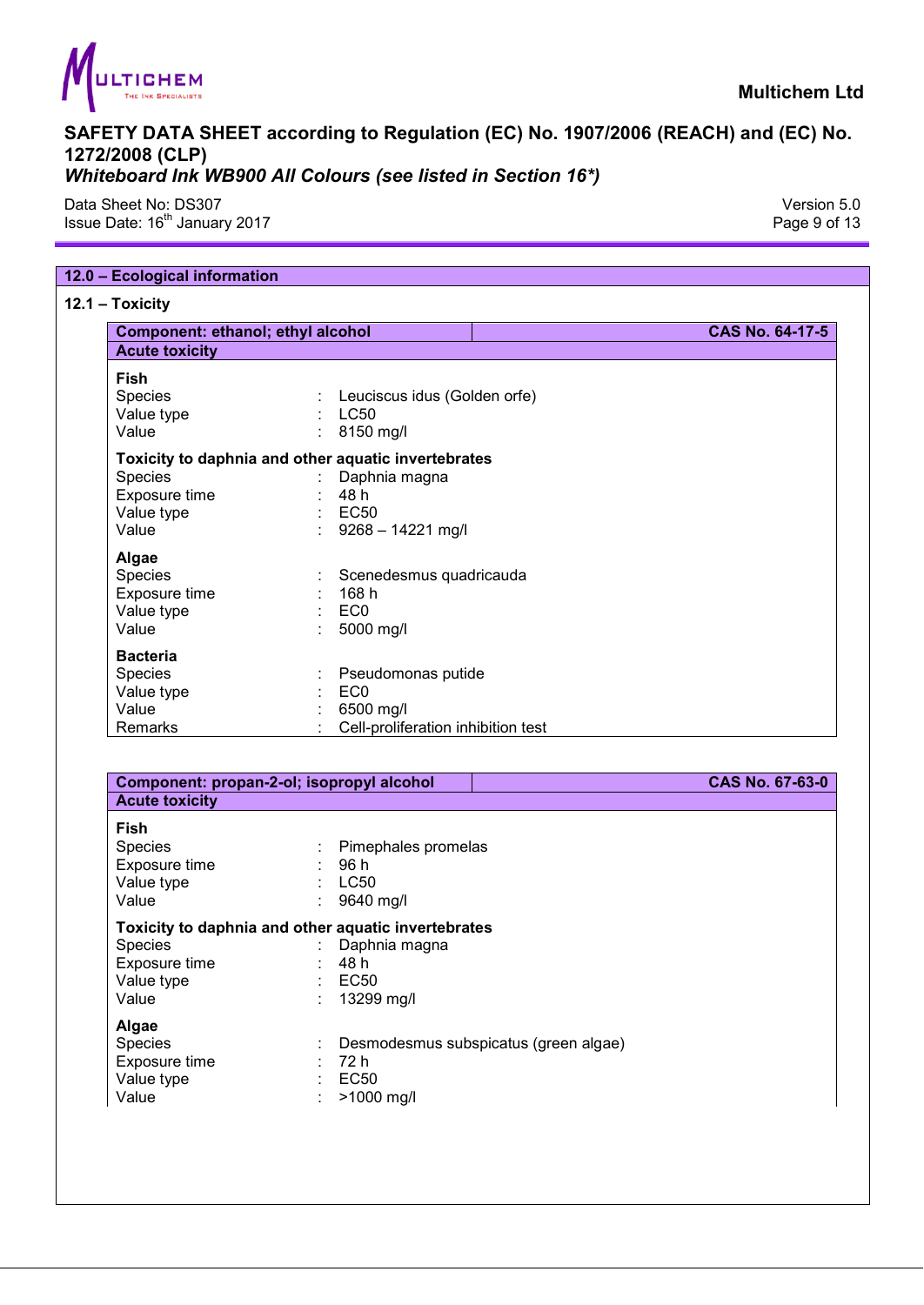

Data Sheet No: DS307 Version 5.0 Issue Date:  $16^{\text{th}}$  January 2017 **Page 10 of 13** 

|                         | <b>Bacteria</b>                           |                                                      |                                            |                        |  |
|-------------------------|-------------------------------------------|------------------------------------------------------|--------------------------------------------|------------------------|--|
| <b>Species</b>          |                                           | Pseudomonas putide                                   |                                            |                        |  |
|                         | Exposure time                             | 18h                                                  |                                            |                        |  |
|                         | Value type                                | <b>EC10</b>                                          |                                            |                        |  |
| Value                   |                                           | 5175 mg/l                                            |                                            |                        |  |
| Method                  |                                           | <b>DIN 38412</b>                                     |                                            |                        |  |
| <b>Species</b>          |                                           | Activated sludge                                     |                                            |                        |  |
|                         | Value type                                | <b>EC50</b>                                          |                                            |                        |  |
| Value                   |                                           | >1000 mg/l                                           |                                            |                        |  |
|                         | Remarks                                   |                                                      | Respiration inhibition of activated sludge |                        |  |
|                         |                                           |                                                      |                                            |                        |  |
|                         | 12.2 - Persistence and degradability      |                                                      |                                            |                        |  |
|                         | Component: ethanol; ethyl alcohol         |                                                      |                                            | <b>CAS No. 64-17-5</b> |  |
|                         | <b>Persistence and biodegradability</b>   |                                                      |                                            |                        |  |
|                         |                                           |                                                      |                                            |                        |  |
|                         | <b>Biodegradability</b><br><b>Remarks</b> | Readily biodegradable<br>$\mathcal{L}^{\mathcal{L}}$ |                                            |                        |  |
|                         |                                           |                                                      |                                            |                        |  |
|                         | Component: propan-2-ol; isopropyl alcohol |                                                      |                                            | <b>CAS No. 67-63-0</b> |  |
|                         | <b>Persistence and biodegradability</b>   |                                                      |                                            |                        |  |
|                         |                                           |                                                      |                                            |                        |  |
|                         | <b>Biodegradability</b>                   |                                                      |                                            |                        |  |
|                         | Biodegradation                            | 95%                                                  |                                            |                        |  |
|                         | Exposure time                             | 21 <sub>d</sub>                                      |                                            |                        |  |
| Method                  |                                           | <b>OECD 301 E</b>                                    |                                            |                        |  |
|                         | Remarks                                   | Readily biodegradable.                               |                                            |                        |  |
|                         | 12.3 - Bioaccumulative potential          |                                                      |                                            |                        |  |
|                         | Component: propan-2-ol; isopropyl alcohol |                                                      |                                            | <b>CAS No. 67-63-0</b> |  |
|                         | <b>Bioaccumulation</b>                    |                                                      |                                            |                        |  |
|                         | Remarks                                   | Does not bioaccumulate.                              |                                            |                        |  |
| 12.4 - Mobility in soil |                                           |                                                      |                                            |                        |  |
|                         |                                           |                                                      |                                            |                        |  |
|                         | Mobile in water environment.              |                                                      |                                            |                        |  |
|                         |                                           |                                                      |                                            |                        |  |
|                         |                                           |                                                      |                                            |                        |  |

No information available.

#### **12.6 – Other adverse effects**

All numerical values for ecotoxicity effects are calculated on the pure substances. Do not flush into surface water or sanitary sewer system. Avoid subsoil penetration.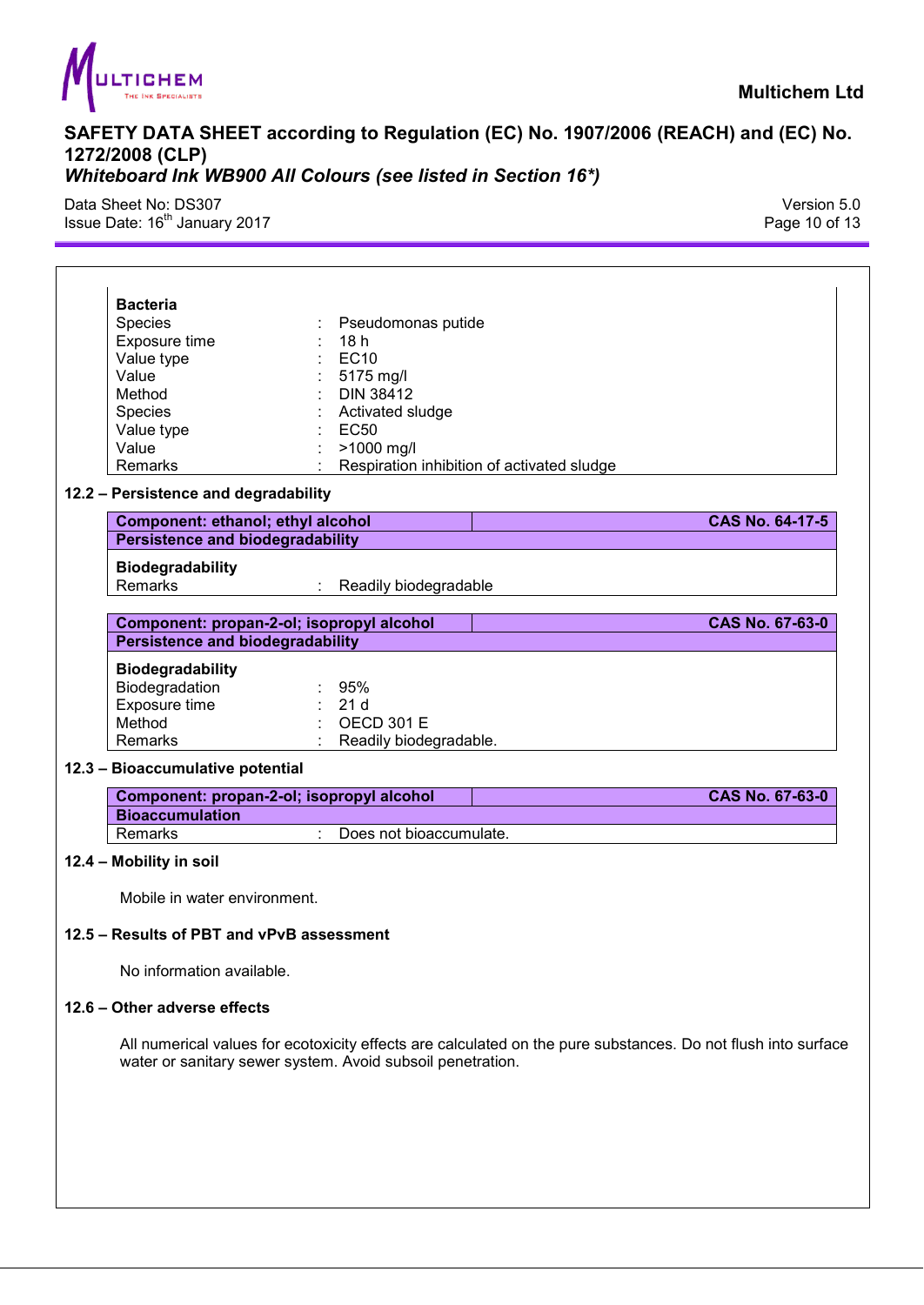

Data Sheet No: DS307 Version 5.0 Issue Date:  $16^{\text{th}}$  January 2017 **Page 11 of 13** Page 11 of 13

| 13.0 - Disposal considerations                                                                                     |                                                                                                                                                                                                                                                                               |
|--------------------------------------------------------------------------------------------------------------------|-------------------------------------------------------------------------------------------------------------------------------------------------------------------------------------------------------------------------------------------------------------------------------|
| 13.1 - Waste treatment methods                                                                                     |                                                                                                                                                                                                                                                                               |
| Product                                                                                                            | Disposal together with normal waste is not allowed. Special disposal<br>required according to local regulations. Do not empty into drains.<br>Contact waste disposal services.                                                                                                |
| Contaminated packaging                                                                                             | Empty contaminated packaging thoroughly. They can be recycled after<br>thorough and proper cleaning. Packaging that cannot be cleaned is to<br>be disposed of in the same manner as the product. Do not burn, or use<br>a cutting torch on the empty drum. Risk of explosion. |
| European Waste<br>Catalogue Number                                                                                 | 080312 - waste ink containing dangerous substances                                                                                                                                                                                                                            |
| 14.0 - Transport information                                                                                       |                                                                                                                                                                                                                                                                               |
| $14.1 - UN number$                                                                                                 |                                                                                                                                                                                                                                                                               |
| 1993                                                                                                               |                                                                                                                                                                                                                                                                               |
| 14.2 - UN proper shipping name                                                                                     |                                                                                                                                                                                                                                                                               |
| <b>ADR</b>                                                                                                         | Flammable Liquid n.o.s (contains ethanol)                                                                                                                                                                                                                                     |
| <b>RID</b>                                                                                                         | Flammable Liquid n.o.s (contains ethanol)                                                                                                                                                                                                                                     |
| <b>IMDG</b>                                                                                                        | Flammable Liquid n.o.s (contains ethanol)                                                                                                                                                                                                                                     |
| 14.3 - Transport hazard class(es)                                                                                  |                                                                                                                                                                                                                                                                               |
| <b>ADR-Class</b><br>(Labels ; classification<br>code; hazard<br>identification number;<br>tunnel restriction code) | 3<br>: $3$ ; F1; 33: (D/E)                                                                                                                                                                                                                                                    |
| <b>RID-Class</b><br>(Labels ; classification<br>code; hazard<br>identification number)                             | 3<br>3: F1; 33                                                                                                                                                                                                                                                                |
| <b>IMDG-Class</b>                                                                                                  | 3                                                                                                                                                                                                                                                                             |
| (Labels; EmS)                                                                                                      | $3$ ; (F-E, $S-E$ )                                                                                                                                                                                                                                                           |
| Packaging group<br>$14.4 -$                                                                                        |                                                                                                                                                                                                                                                                               |
| <b>ADR</b><br><b>RID</b><br><b>IMDG</b>                                                                            | Ш<br>$\ensuremath{\mathsf{II}}$<br>$\ensuremath{\mathsf{II}}$                                                                                                                                                                                                                 |
|                                                                                                                    |                                                                                                                                                                                                                                                                               |
|                                                                                                                    |                                                                                                                                                                                                                                                                               |
|                                                                                                                    |                                                                                                                                                                                                                                                                               |
|                                                                                                                    |                                                                                                                                                                                                                                                                               |
|                                                                                                                    |                                                                                                                                                                                                                                                                               |
|                                                                                                                    |                                                                                                                                                                                                                                                                               |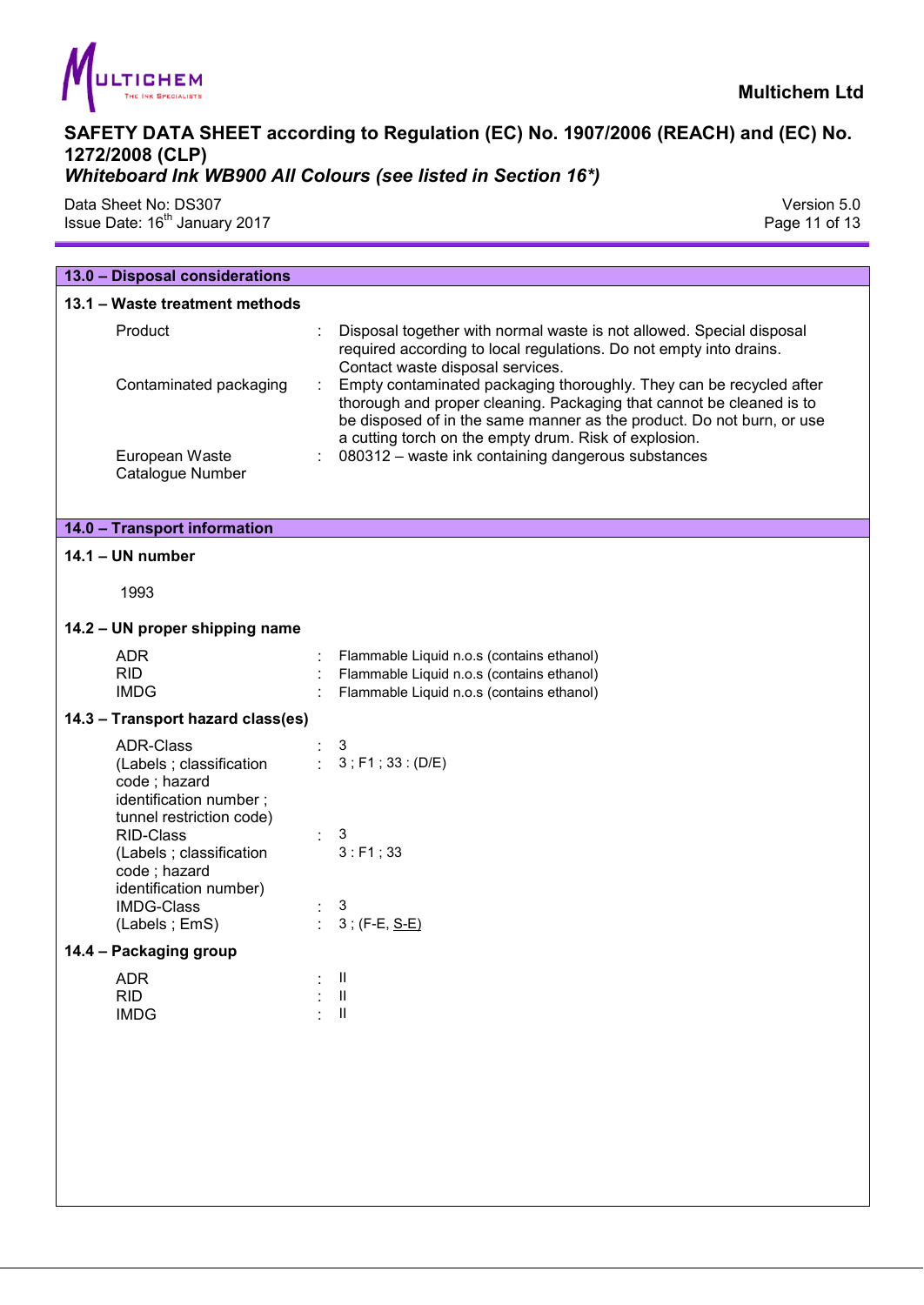

Data Sheet No: DS307 Version 5.0 Issue Date: 16<sup>th</sup> January 2017

#### **14.5 – Environmental hazards**

Labelling according to 5.2.1.8 ADR : No Labelling according to 5.2.1.8 RID : No Labelling according to 5.2.1.6.3 IMDG : No Classification as environmentally hazardous according to 2.9.3 IMDG : No Classified as 'P' according to 2.10 IMDG : No

#### **14.6 – Special precautions for user**

Not applicable.

#### **14.7 – Transport in bulk according to Annex II of MARPOL 73/78 and the IBC Code**

IMDG : Not applicable.

#### **15.0 – Regulatory information**

#### **15.1 – Safety, health and environmental regulations/legislation specific for the substance or mixture**

German Water Endangerment Class: WGK 1

#### **15.2 – Chemical safety assessment**

No information available.

#### **16.0 – Other information**

#### **16.1 – Full text of H-Statements referred to under Sections 2 and 3**

- 
- H225 : Highly flammable liquid and vapour.<br>H319 : Causes serious eve irritation
- 
- H319 : Causes serious eye irritation.<br>H336 : May cause drowsiness or dizz May cause drowsiness or dizziness.